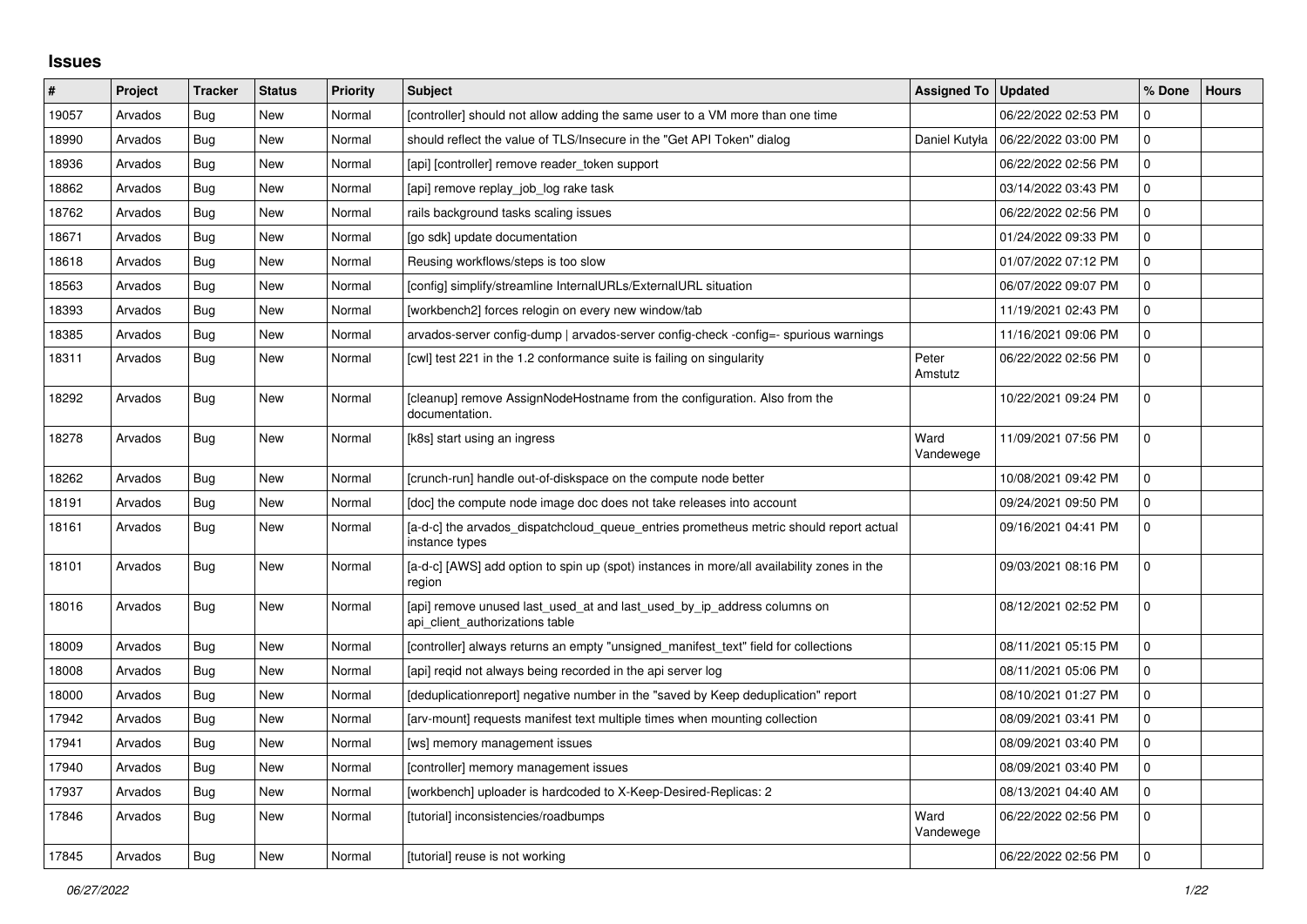| #     | Project | <b>Tracker</b> | <b>Status</b> | <b>Priority</b> | <b>Subject</b>                                                                                                                                | <b>Assigned To</b> | <b>Updated</b>      | % Done              | <b>Hours</b> |
|-------|---------|----------------|---------------|-----------------|-----------------------------------------------------------------------------------------------------------------------------------------------|--------------------|---------------------|---------------------|--------------|
| 17780 | Arvados | <b>Bug</b>     | New           | Normal          | [a-d-c] when toggling UsePreemptibleInstances, existing containers that are runnable<br>generate lots of errors                               |                    | 07/06/2021 09:07 PM | $\mathbf 0$         |              |
| 17775 | Arvados | Bug            | New           | Normal          | [a-d-c] the user should be able to see when preemptible nodes get shut down and the<br>running container requeued                             |                    | 12/14/2021 09:01 PM | $\mathbf 0$         |              |
| 17771 | Arvados | Bug            | New           | Normal          | [a-d-c] when a cluster supports preemptible nodes, there should be a knob to allow the<br>user to choose the use of preemptible nodes, or not |                    | 07/06/2021 09:08 PM | $\mathbf 0$         |              |
| 17764 | Arvados | <b>Bug</b>     | New           | Normal          | [arv-put] progress update does not refresh frequently enough                                                                                  |                    | 07/06/2021 09:08 PM | $\mathbf 0$         |              |
| 17759 | Arvados | <b>Bug</b>     | <b>New</b>    | Normal          | [Keep] azure blob driver 404 errors are weird                                                                                                 |                    | 07/06/2021 09:08 PM | $\mathbf 0$         |              |
| 17745 | Arvados | <b>Bug</b>     | New           | Normal          | [config] arvados-server config-dump with ec2 driver has confusing output                                                                      |                    | 07/06/2021 09:08 PM | $\mathbf 0$         |              |
| 17681 | Arvados | <b>Bug</b>     | New           | Normal          | [controller] seems to have a really long timeout for its db connection                                                                        |                    | 06/08/2021 05:52 PM | $\mathbf 0$         |              |
| 17424 | Arvados | <b>Bug</b>     | New           | Normal          | [API] group contents endpoint edge cases with filter on uuid                                                                                  |                    | 03/08/2021 08:48 PM | $\pmb{0}$           |              |
| 17347 | Arvados | Bug            | New           | Normal          | crunch-run -- list fatal error out of memory                                                                                                  |                    | 02/05/2021 05:22 PM | $\mathbf 0$         |              |
| 17314 | Arvados | <b>Bug</b>     | <b>New</b>    | Normal          | [API] [controller] [Workbench] 404 on foreign user UUID in admin interface                                                                    |                    | 07/06/2021 09:08 PM | $\mathbf 0$         |              |
| 17186 | Arvados | <b>Bug</b>     | New           | Normal          | [dispatch] broken node logs should also be copied to a-d-c logs                                                                               |                    | 12/02/2020 05:49 PM | $\mathbf 0$         |              |
| 17160 | Arvados | <b>Bug</b>     | New           | Normal          | [packaging] upgrade run_upload_packages.py to use twine for upload to PyPI                                                                    |                    | 11/23/2020 04:28 PM | $\pmb{0}$           |              |
| 17159 | Arvados | <b>Bug</b>     | New           | Normal          | [build] make build-packages-python-ruby run on a Jenkins satellite                                                                            |                    | 11/23/2020 04:25 PM | 0                   |              |
| 16933 | Arvados | <b>Bug</b>     | New           | Normal          | [login federation] post-trashing collection UX bug                                                                                            |                    | 09/30/2020 04:49 PM | $\mathbf 0$         |              |
| 16932 | Arvados | Bug            | <b>New</b>    | Normal          | [login federation] trashing collections: snackbar issues                                                                                      |                    | 10/02/2020 03:31 PM | $\mathbf 0$         |              |
| 16931 | Arvados | <b>Bug</b>     | New           | Normal          | [login federation] Not Found modal when looking at trashed collection                                                                         |                    | 09/30/2020 04:39 PM | $\mathbf 0$         |              |
| 16853 | Arvados | Bug            | New           | Normal          | [arvbox] various bugs                                                                                                                         |                    | 09/18/2020 08:55 PM | $\mathbf 0$         |              |
| 16832 | Arvados | Bug            | <b>New</b>    | Normal          | replace linkchecker in our build environment                                                                                                  | Ward<br>Vandewege  | 11/04/2020 05:23 PM | $\mathbf 0$         |              |
| 16566 | Arvados | <b>Bug</b>     | <b>New</b>    | Normal          | [cli] can't create a token when using a token created with create_superuser_token.rb                                                          |                    | 07/06/2021 09:08 PM | $\pmb{0}$           |              |
| 16426 | Arvados | <b>Bug</b>     | New           | Normal          | [arv-put] should calculate (worst case) manifest size up front before upload, and abort<br>when it is too large                               |                    | 07/06/2021 09:08 PM | $\mathbf 0$         |              |
| 14147 | Arvados | Bug            | <b>New</b>    | Normal          | error page with (very) old layout on api server                                                                                               |                    | 09/03/2018 06:16 PM | $\mathsf{O}\xspace$ |              |
| 12791 | Arvados | <b>Bug</b>     | New           | Normal          | [API] fix race between arrival of trash time and next sweep                                                                                   |                    | 07/06/2021 09:11 PM | $\mathbf 0$         |              |
| 11548 | Arvados | Bug            | New           | Normal          | workbench needs to handle API server timeouts better                                                                                          |                    | 07/06/2021 09:23 PM | $\mathbf 0$         |              |
| 11027 | Arvados | <b>Bug</b>     | New           | Normal          | [Crunchv2] python thread error after job success                                                                                              |                    | 07/07/2021 05:26 PM | 0                   |              |
| 10408 | Arvados | <b>Bug</b>     | New           | Normal          | 4xphq keep balance api request causes oom on api server                                                                                       |                    | 07/07/2021 06:22 PM | $\pmb{0}$           |              |
| 8621  | Arvados | Bug            | <b>New</b>    | Normal          | [Wiki] Clean up Computation and Pipeline Processing page                                                                                      |                    | 07/07/2021 06:25 PM | $\mathbf 0$         |              |
| 7725  | Arvados | <b>Bug</b>     | New           | Normal          | [Keep-store] make keep-store lookup token at runtime like keep-proxy does                                                                     |                    | 07/07/2021 06:27 PM | $\mathbf 0$         |              |
| 7400  | Arvados | <b>Bug</b>     | New           | Normal          | [Workbench] node visibility as admin vs ordinary user does not line up                                                                        |                    | 07/07/2021 06:28 PM | $\pmb{0}$           |              |
| 7385  | Arvados | Bug            | New           | Normal          | [Workbench] Pagination sets limit on last page, causing unintended side effects                                                               |                    | 07/07/2021 06:28 PM | $\pmb{0}$           |              |
| 7312  | Arvados | Bug            | New           | Normal          | [API] CSS+images missing on login_failure.html                                                                                                |                    | 07/07/2021 06:28 PM | $\pmb{0}$           |              |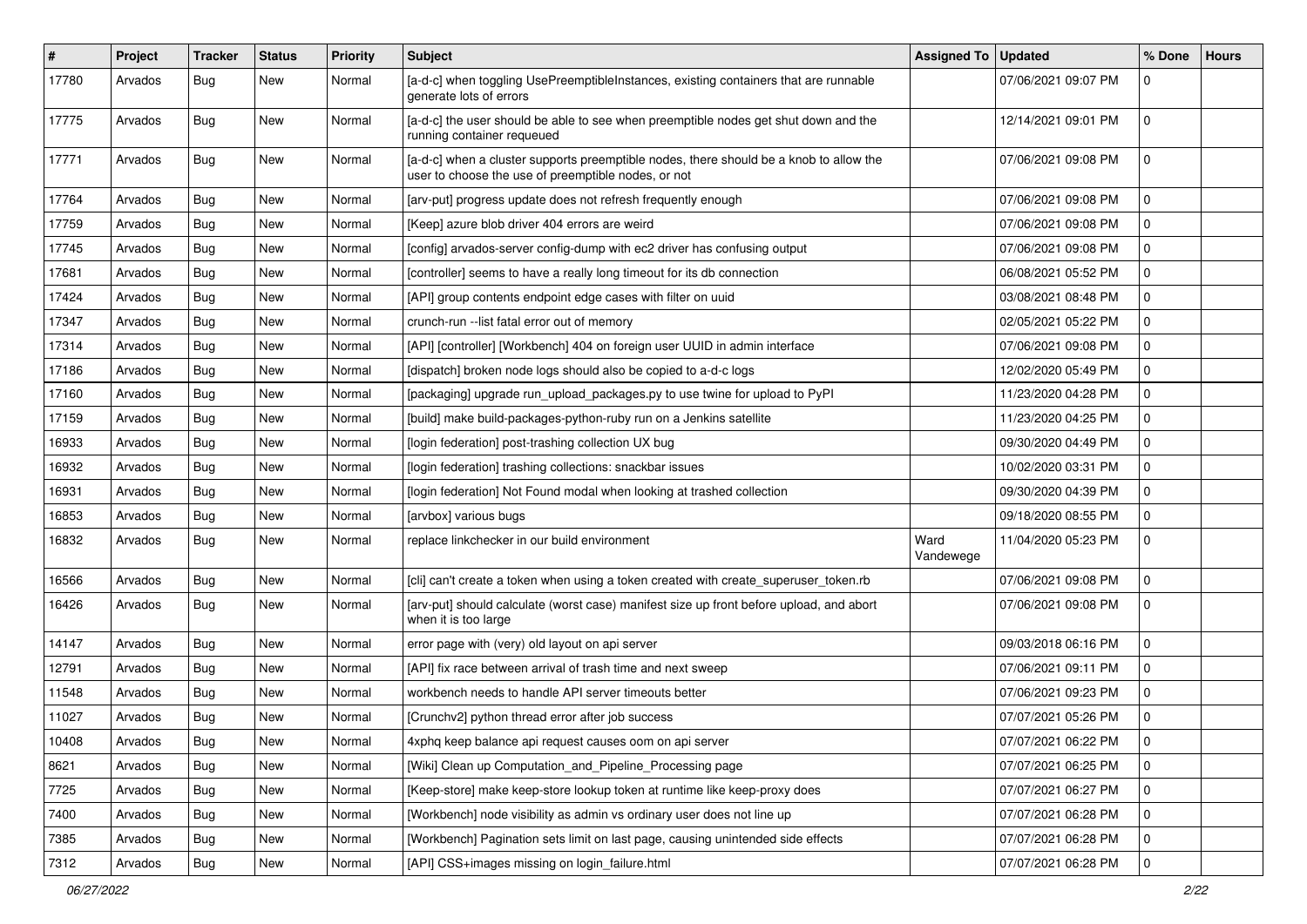| #     | Project | <b>Tracker</b> | <b>Status</b> | <b>Priority</b> | <b>Subject</b>                                                                                                                                                                                             | <b>Assigned To</b> | <b>Updated</b>      | % Done      | <b>Hours</b> |
|-------|---------|----------------|---------------|-----------------|------------------------------------------------------------------------------------------------------------------------------------------------------------------------------------------------------------|--------------------|---------------------|-------------|--------------|
| 7166  | Arvados | <b>Bug</b>     | New           | Normal          | [API] specifying an invalid filter should result in an error                                                                                                                                               |                    | 07/07/2021 06:28 PM | $\Omega$    |              |
| 6991  | Arvados | <b>Bug</b>     | <b>New</b>    | Normal          | [Keep] multiple response. Writeheader calls                                                                                                                                                                |                    | 07/07/2021 06:28 PM | $\mathbf 0$ |              |
| 6635  | Arvados | <b>Bug</b>     | New           | Normal          | [Documentation] document installation of node manager                                                                                                                                                      |                    | 07/07/2021 06:29 PM | $\mathbf 0$ |              |
| 6076  | Arvados | Bug            | New           | Normal          | [API] walk api server installations and ensure modified_at for collections is unique +<br>ensure modified_at is enforced to be unique at the api level.                                                    |                    | 07/07/2021 06:29 PM | $\mathbf 0$ |              |
| 6020  | Arvados | Bug            | <b>New</b>    | Normal          | [Workbench] The collection information box values for content address and content size<br>should be updated automatically after new file(s) are added via browser upload.                                  |                    | 07/07/2021 06:29 PM | $\Omega$    |              |
| 4957  | Arvados | Bug            | <b>New</b>    | Normal          | [SDKs] arv keep put blows up when trying to put a danging symlink                                                                                                                                          |                    | 07/07/2021 06:31 PM | 0           |              |
| 4770  | Arvados | <b>Bug</b>     | New           | Normal          | [Workbench] after file upload, the files tab should refresh immediately (overriding the 15<br>second throttle)                                                                                             |                    | 07/07/2021 06:31 PM | $\Omega$    |              |
| 4767  | Arvados | <b>Bug</b>     | <b>New</b>    | Normal          | [API] Discovery doc should fix its incorrect "list" method description to be identical to<br>"index"                                                                                                       |                    | 07/07/2021 06:31 PM | $\Omega$    |              |
| 4452  | Arvados | <b>Bug</b>     | <b>New</b>    | Normal          | [Workbench] Report a Problem" menu item does not like being opened in a new<br>tab/window.                                                                                                                 |                    | 07/07/2021 06:35 PM | $\mathbf 0$ |              |
| 4427  | Arvados | Bug            | New           | Normal          | [Workbench] Each active job/pipeline on the dashboard should show how many worker<br>nodes are allocated to it.                                                                                            |                    | 07/07/2021 06:35 PM | $\mathbf 0$ |              |
| 4273  | Arvados | Bug            | New           | Normal          | [API] as admin user, permission denied canceling a job (started by another user)                                                                                                                           |                    | 07/07/2021 06:35 PM | $\mathbf 0$ |              |
| 4116  | Arvados | <b>Bug</b>     | New           | Normal          | [Workbench] Users activity page link is gone for non-admin users with read-only admin<br>permissions. Users activity page only shows own activity for non-admin users with<br>read-only admin permissions. |                    | 07/07/2021 06:36 PM | $\mathbf 0$ |              |
| 18988 | Arvados | Feature        | <b>New</b>    | Normal          | [CWL] support singularity/docker hint to make debugging workflows easier                                                                                                                                   |                    | 04/11/2022 06:29 PM | $\mathbf 0$ |              |
| 18970 | Arvados | Feature        | New           | Normal          | Add support for publicly shared collections (anonymous user)                                                                                                                                               |                    | 04/04/2022 03:17 PM | $\mathbf 0$ |              |
| 18944 | Arvados | Feature        | New           | Normal          | [controller] should log the user uuid used for the request                                                                                                                                                 |                    | 06/22/2022 03:32 PM | $\mathbf 0$ |              |
| 18937 | Arvados | Feature        | <b>New</b>    | Low             | [config] simplify AnonymousUserToken configuration                                                                                                                                                         |                    | 06/22/2022 02:55 PM | $\mathbf 0$ |              |
| 18897 | Arvados | Feature        | New           | Normal          | [go services] should log the uuid of the token used for each request (and if available, the<br>uuid of the associated user)                                                                                |                    | 06/22/2022 03:32 PM | $\mathbf 0$ |              |
| 18863 | Arvados | Feature        | <b>New</b>    | Normal          | [controller] add background job to clean up old container log records                                                                                                                                      |                    | 06/22/2022 02:55 PM | $\mathbf 0$ |              |
| 18672 | Arvados | Feature        | New           | Normal          | [go sdk] describe + implement desired Go SDK                                                                                                                                                               |                    | 01/24/2022 09:34 PM | $\mathbf 0$ |              |
| 18564 | Arvados | Feature        | <b>New</b>    | Normal          | [art] run jenkins release build steps with a set of parameters                                                                                                                                             |                    | 06/08/2022 03:20 PM | $\mathbf 0$ |              |
| 18369 | Arvados | Feature        | New           | Normal          | [doc] describe the block packing algorithm used by our various Keep clients (arv-put,<br>python sdk, keep-web, arv-mount)                                                                                  |                    | 11/15/2021 04:14 PM | $\mathbf 0$ |              |
| 18205 | Arvados | Feature        | New           | Normal          | [api] [cloud] add live compute instance price to container record                                                                                                                                          |                    | 06/15/2022 02:45 PM | 10          |              |
| 18174 | Arvados | Feature        | New           | Normal          | [servers] add logging with automatic rotation to user-specified directory                                                                                                                                  |                    | 09/21/2021 09:08 PM | $\mathbf 0$ |              |
| 18163 | Arvados | Feature        | New           | Normal          | [Crunch] add CWL extension to limit the number of concurrently running jobs during a<br>scatter                                                                                                            |                    | 01/10/2022 03:42 PM | 0           |              |
| 17993 | Arvados | Feature        | New           | Normal          | [deduplication-report] supports storage classes                                                                                                                                                            |                    | 11/23/2021 09:26 PM | $\mathbf 0$ |              |
| 17946 | Arvados | Feature        | New           | Normal          | design: add complex structures to structured vocabulary                                                                                                                                                    |                    | 11/02/2021 05:12 PM | 0           |              |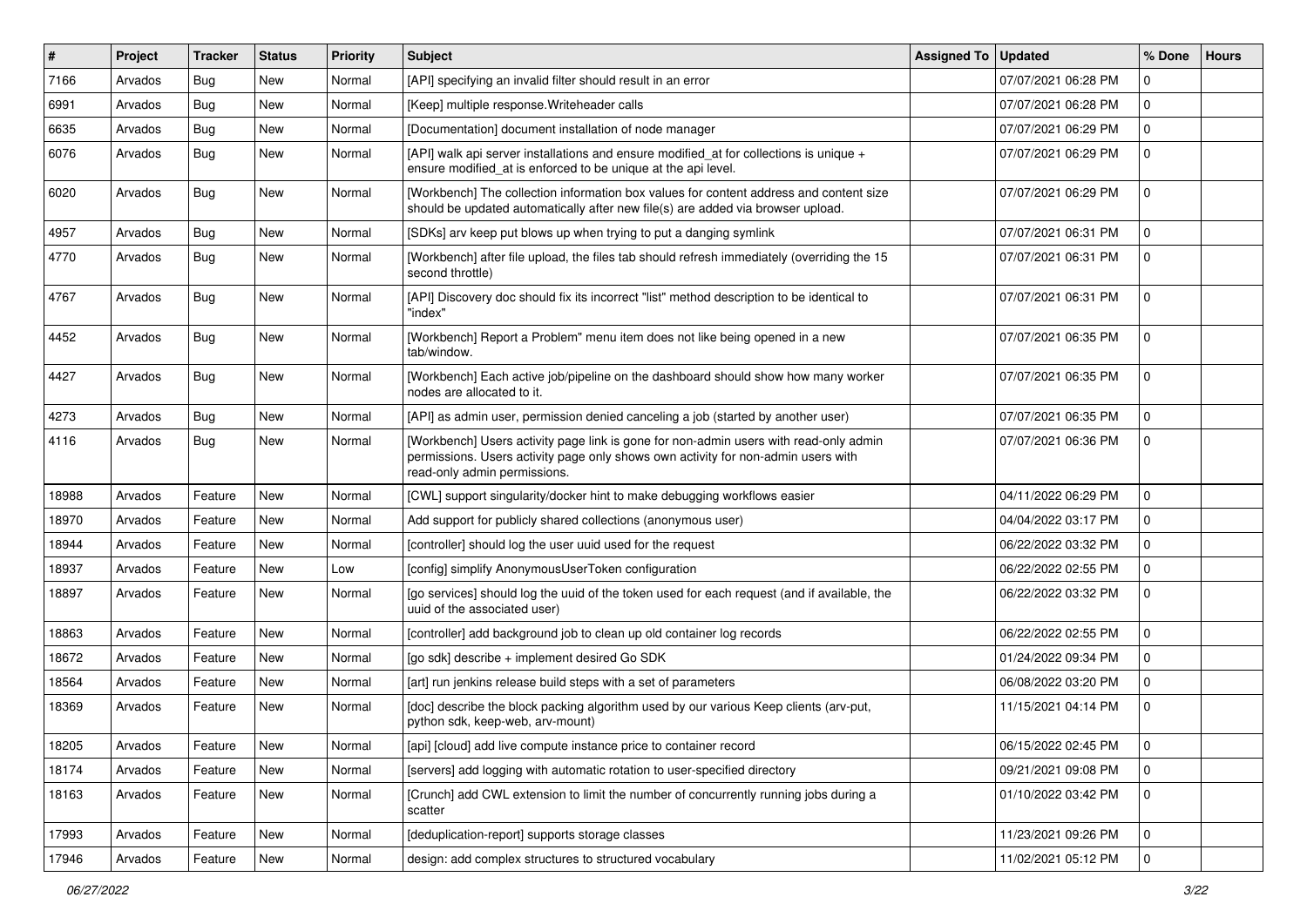| $\vert$ # | Project | <b>Tracker</b> | <b>Status</b> | <b>Priority</b> | <b>Subject</b>                                                                                                                                                                      | <b>Assigned To</b> | <b>Updated</b>      | % Done      | <b>Hours</b> |
|-----------|---------|----------------|---------------|-----------------|-------------------------------------------------------------------------------------------------------------------------------------------------------------------------------------|--------------------|---------------------|-------------|--------------|
| 17945     | Arvados | Feature        | New           | Normal          | design: Add type checking to the structured vocabulary                                                                                                                              |                    | 11/02/2021 05:13 PM | 0           |              |
| 17694     | Arvados | Feature        | <b>New</b>    | Normal          | [Keep][keep-web] improve observability of buffer cache                                                                                                                              |                    | 05/18/2021 08:32 PM | $\mathbf 0$ |              |
| 17490     | Arvados | Feature        | New           | Normal          | [workbench2] make filter groups creatable/editable                                                                                                                                  |                    | 07/06/2021 09:08 PM | $\mathbf 0$ |              |
| 17313     | Arvados | Feature        | New           | Normal          | [Documentation] improve federation documentation                                                                                                                                    | Ward<br>Vandewege  | 03/17/2021 03:55 PM | $\mathbf 0$ |              |
| 17185     | Arvados | Feature        | New           | Normal          | [adc] add broken node metrics                                                                                                                                                       | Tom Clegg          | 04/28/2021 01:37 PM | $\mathbf 0$ |              |
| 17148     | Arvados | Feature        | New           | Normal          | add logging middleware to lib/cmd                                                                                                                                                   |                    | 06/07/2021 02:42 PM | $\mathbf 0$ |              |
| 16843     | Arvados | Feature        | New           | Normal          | [a-d-c] admin cli                                                                                                                                                                   |                    | 07/06/2021 09:08 PM | $\mathbf 0$ |              |
| 16802     | Arvados | Feature        | New           | Normal          | [packaging] create an arvados-shell-node package                                                                                                                                    |                    | 07/06/2021 09:08 PM | $\mathbf 0$ |              |
| 16738     | Arvados | Feature        | <b>New</b>    | Normal          | [a-d-c] introduce concept of "quota partition"                                                                                                                                      |                    | 07/06/2021 09:08 PM | $\mathbf 0$ |              |
| 16519     | Arvados | Feature        | New           | Normal          | [keepstore] optimize md5sum calculations                                                                                                                                            |                    | 06/10/2020 04:22 PM | $\mathbf 0$ |              |
| 16518     | Arvados | Feature        | New           | Normal          | [keep] Allow clients to set a header to disable md5sum calculations in keepstore                                                                                                    |                    | 06/10/2020 04:14 PM | $\mathbf 0$ |              |
| 16390     | Arvados | Feature        | <b>New</b>    | Normal          | [k8s] add support for Azure AKS                                                                                                                                                     |                    | 05/04/2020 05:22 PM | $\mathbf 0$ |              |
| 16386     | Arvados | Feature        | New           | Normal          | [k8s] make the docker images for our golang binaries much leaner                                                                                                                    |                    | 04/30/2020 02:37 PM | $\mathbf 0$ |              |
| 16385     | Arvados | Feature        | <b>New</b>    | Normal          | [k8s] add prebuilt container images for Arvados releases                                                                                                                            |                    | 06/22/2022 02:53 PM | $\mathbf 0$ |              |
| 15320     | Arvados | Feature        | New           | Normal          | [API] add integration test for new user signup                                                                                                                                      |                    | 07/06/2021 09:08 PM | $\mathbf 0$ |              |
| 15317     | Arvados | Feature        | New           | Normal          | [Keep] expose backend latency stats in the Prometheus metrics                                                                                                                       |                    | 07/06/2021 09:12 PM | $\mathbf 0$ |              |
| 14457     | Arvados | Feature        | <b>New</b>    | Normal          | [api] send e-mail notification to user when their arvados account is activated                                                                                                      |                    | 07/06/2021 09:09 PM | $\mathbf 0$ |              |
| 12317     | Arvados | Feature        | New           | Normal          | [FUSE] unable to rename a subproject                                                                                                                                                |                    | 09/25/2017 03:15 PM | 0           |              |
| 10767     | Arvados | Feature        | New           | Normal          | [API] [arvados-ws] remove all websockets and puma related code from the api server<br>codebase                                                                                      |                    | 07/06/2021 09:11 PM | $\mathbf 0$ |              |
| 7127      | Arvados | Feature        | New           | Normal          | [API] Job log cleaner should not clean logs when the job's log is the empty collection                                                                                              |                    | 07/07/2021 06:28 PM | $\mathbf 0$ |              |
| 4539      | Arvados | Feature        | New           | Normal          | [Workbench] Job detail page should show the job status when the job is not running or has<br>completed running (button that shows 'queued', 'not ready', 'failed', 'complete', etc) |                    | 07/07/2021 06:35 PM | $\mathbf 0$ |              |
| 4193      | Arvados | Feature        | New           | Normal          | [SDK] Make arv keep docker smarter about storing docker layers, thus making uploads of<br>changed images (much) faster                                                              |                    | 07/07/2021 06:35 PM | $\mathbf 0$ |              |
| 18817     | Arvados | Task           | <b>New</b>    | Normal          | review                                                                                                                                                                              | Peter<br>Amstutz   | 06/22/2022 03:07 PM | $\mathbf 0$ |              |
| 18669     | Arvados | Task           | New           | Normal          | review 18668-add-project-support-to-deduplication-report                                                                                                                            |                    | 01/24/2022 04:51 PM | 0           |              |
| 17950     | Arvados | Task           | New           | Normal          | review 17949-add-bullseye                                                                                                                                                           |                    | 07/29/2021 07:26 PM | 10          |              |
| 16610     | Arvados | Task           | New           | Normal          | Review                                                                                                                                                                              |                    | 07/07/2021 06:59 PM | $\mathbf 0$ |              |
| 16158     | Arvados | Task           | New           | Normal          | Review 16156-adc-metrics                                                                                                                                                            |                    | 02/18/2020 02:38 PM | $\mathbf 0$ |              |
| 5651      | Arvados | Task           | New           | Normal          | Fix reported scaling factor for failed jobs (see notes)                                                                                                                             |                    | 07/07/2021 06:36 PM | $\mathbf 0$ |              |
| 5649      | Arvados | Task           | New           | Normal          | [Workbench] We need better job graphs, less spaghetti                                                                                                                               |                    | 07/07/2021 06:31 PM | $\mathbf 0$ |              |
| 17953     | Arvados | Story          | New           | Normal          | [api] Remove unused "node" object                                                                                                                                                   |                    | 11/23/2021 09:28 PM | $\mathbf 0$ |              |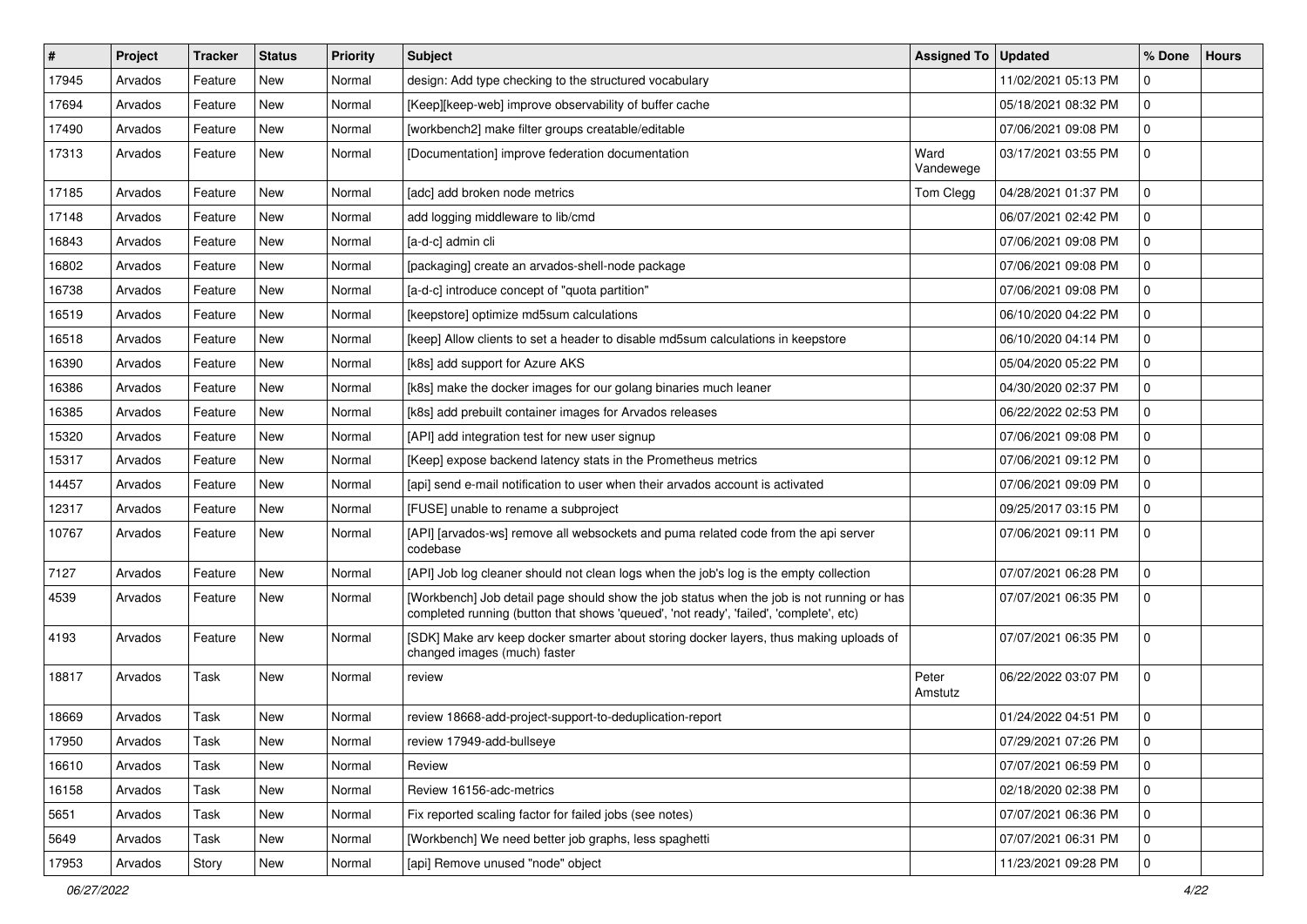| $\#$  | Project | <b>Tracker</b> | <b>Status</b>   | <b>Priority</b> | <b>Subject</b>                                                                | <b>Assigned To</b> | <b>Updated</b>      | % Done      | <b>Hours</b> |
|-------|---------|----------------|-----------------|-----------------|-------------------------------------------------------------------------------|--------------------|---------------------|-------------|--------------|
| 15372 | Arvados | Story          | <b>New</b>      | Normal          | Revise group permissions to separate them from permissions on managed objects |                    | 07/06/2021 09:12 PM | $\mathbf 0$ |              |
| 18668 | Arvados | Feature        | In<br>Progress  | Normal          | [deduplication report] add project support                                    | Ward<br>Vandewege  | 01/24/2022 04:50 PM | $\mathbf 0$ |              |
| 17695 | Arvados | Feature        | ln.<br>Progress | Normal          | [costanalyzer] make an accurate report for spot instances on AWS              |                    | 09/22/2021 08:47 PM | $\Omega$    |              |
| 16389 | Arvados | Feature        | In.<br>Progress | Normal          | [k8s] add support for Amazon EKS                                              | Ward<br>Vandewege  | 10/14/2020 04:47 PM | $\mathbf 0$ |              |
| 19201 | Arvados | <b>Bug</b>     | Resolved        | Normal          | [documentation] when viewing old versions, warn the user                      | Ward<br>Vandewege  | 06/17/2022 06:14 PM | 100         |              |
| 19127 | Arvados | <b>Bug</b>     | Resolved        | Normal          | spurious config warnings when using local keepstore on compute                | Ward<br>Vandewege  | 05/16/2022 03:36 PM | 100         |              |
| 19126 | Arvados | Bug            | Resolved        | Normal          | Disable nginx proxy caching for controller                                    | Ward<br>Vandewege  | 05/26/2022 06:29 PM | 100         |              |
| 19054 | Arvados | <b>Bug</b>     | Resolved        | Normal          | [documentation] clarify AWS credentials needed for local keepstore on compute | Ward<br>Vandewege  | 05/26/2022 06:20 PM | 100         |              |
| 19011 | Arvados | Bug            | Resolved        | Normal          | [api/wb1] nokogiri bump                                                       | Ward<br>Vandewege  | 05/26/2022 06:16 PM | 100         |              |
| 18995 | Arvados | Bug            | Resolved        | Normal          | code cleanup                                                                  | Ward<br>Vandewege  | 05/26/2022 06:18 PM | 100         |              |
| 18983 | Arvados | Bug            | Resolved        | Normal          | [config-check] should warn when LocalKeepBlobBuffersPerVCPU will be ignored   | Tom Clegg          | 05/20/2022 04:41 PM | 100         |              |
| 18976 | Arvados | Bug            | Resolved        | Normal          | [c-d-l] depends on arv-mount                                                  | Ward<br>Vandewege  | 04/13/2022 03:29 PM | 100         |              |
| 18943 | Arvados | Bug            | Resolved        | Normal          | [db] add missing created at, uuid indexes                                     | Peter<br>Amstutz   | 04/05/2022 07:35 PM | 100         |              |
| 18938 | Arvados | Bug            | Resolved        | Normal          | [keepstore] misreports its version as 'dev' when starting up                  | Tom Clegg          | 03/31/2022 01:04 PM | 100         |              |
| 18903 | Arvados | Bug            | Resolved        | Normal          | [user activity script] does not always initialize user object and other fixes | Ward<br>Vandewege  | 04/01/2022 01:18 PM | 100         |              |
| 18890 | Arvados | Bug            | Resolved        | Normal          | [sdk] bring the python keep SDK in line with ARVADOS_API_HOST_INSECURE        | Ward<br>Vandewege  | 03/24/2022 07:28 PM | 100         |              |
| 18887 | Arvados | Bug            | Resolved        | Normal          | [federation] wb1 fiddlesticks in login federation                             | Ward<br>Vandewege  | 04/04/2022 07:40 PM | 100         |              |
| 18843 | Arvados | <b>Bug</b>     | Resolved        | Normal          | bump containerd                                                               | Ward<br>Vandewege  | 03/24/2022 07:28 PM | 100         |              |
| 18838 | Arvados | Bug            | Resolved        | Normal          | bump nokogiri                                                                 | Ward<br>Vandewege  | 03/24/2022 07:28 PM | 100         |              |
| 18835 | Arvados | Bug            | Resolved        | Normal          | [a-c-r] name 'file' is not defined (Python 3)                                 | Peter<br>Amstutz   | 04/26/2022 01:29 PM | 100         |              |
| 18805 | Arvados | Bug            | Resolved        | Normal          | make it easy to compile our go binaries statically                            | Ward<br>Vandewege  | 03/24/2022 07:28 PM | 100         |              |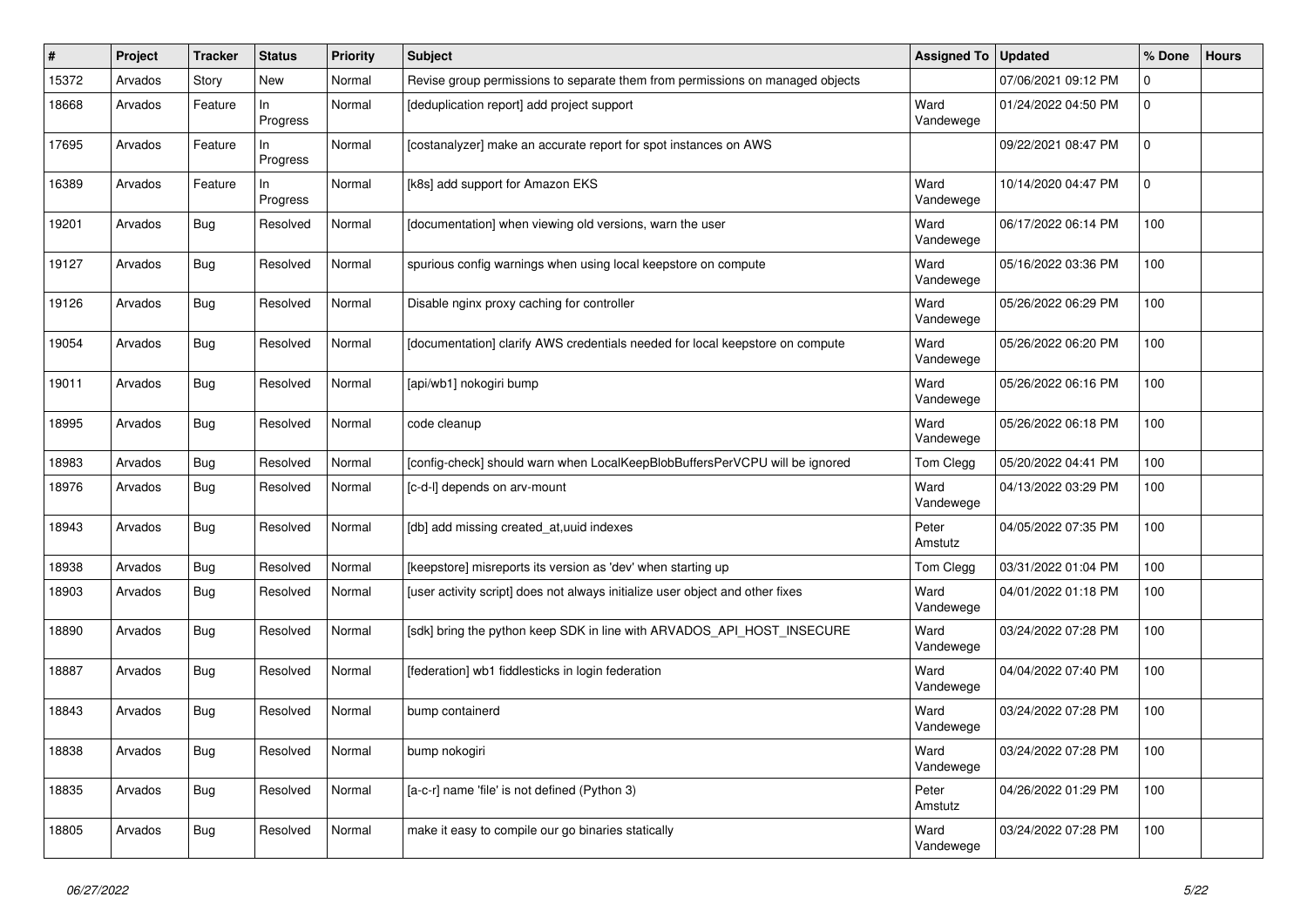| #     | Project | <b>Tracker</b> | <b>Status</b> | <b>Priority</b> | <b>Subject</b>                                                                            | <b>Assigned To</b>  | <b>Updated</b>      | % Done   | <b>Hours</b> |
|-------|---------|----------------|---------------|-----------------|-------------------------------------------------------------------------------------------|---------------------|---------------------|----------|--------------|
| 18791 | Arvados | <b>Bug</b>     | Resolved      | Normal          | [installer] single host/single hostname installer broken with custom certs                | Ward<br>Vandewege   | 03/08/2022 06:36 PM | $\Omega$ |              |
| 18785 | Arvados | Bug            | Resolved      | Normal          | [installer] single host/single hostname installer broken with let's encrypt enabled       | Javier Bértoli      | 03/08/2022 06:36 PM | 100      |              |
| 18763 | Arvados | <b>Bug</b>     | Resolved      | Normal          | remove unused rake tasks                                                                  | Ward<br>Vandewege   | 03/24/2022 07:28 PM | 100      |              |
| 18713 | Arvados | <b>Bug</b>     | Resolved      | Normal          | [gpu] nvidia-persistenced.service fails when booted on a node without GPUs                | Ward<br>Vandewege   | 03/24/2022 07:28 PM | 100      |              |
| 18686 | Arvados | <b>Bug</b>     | Resolved      | Normal          | [a-d-c] compute node stuck                                                                | Ward<br>Vandewege   | 01/28/2022 04:17 PM | 0        |              |
| 18676 | Arvados | Bug            | Resolved      | Normal          | [api] handle anonymous token like system root token, removing need for db record          | Ward<br>Vandewege   | 03/24/2022 07:28 PM | 100      |              |
| 18631 | Arvados | <b>Bug</b>     | Resolved      | Normal          | [installer] shell role does not install arvados-login-sync cron job                       | Javier Bértoli      | 04/07/2022 12:36 PM | 100      |              |
| 18590 | Arvados | <b>Bug</b>     | Resolved      | Normal          | [api] invalid value in discovery doc                                                      | Ward<br>Vandewege   | 03/24/2022 07:28 PM | 100      |              |
| 18577 | Arvados | Bug            | Resolved      | Normal          | undefined method `back_url' for AuthorizedKeysController when deleting ssh key in wb1     | Ward<br>Vandewege   | 01/07/2022 06:58 PM | 100      |              |
| 18562 | Arvados | Bug            | Resolved      | Normal          | [api] should not change the preemptible flag across the board                             | Tom Clegg           | 03/24/2022 07:28 PM | 100      |              |
| 18488 | Arvados | <b>Bug</b>     | Resolved      | Normal          | [controller] does not release pg_advisory_lock(\$1) when it fails to start                |                     | 12/03/2021 03:55 PM | 100      |              |
| 18487 | Arvados | Bug            | Resolved      | Normal          | controller fails to start when vocab properties file is invalid (e.g. duplicate synonyms) | Lucas Di<br>Pentima | 03/24/2022 07:28 PM | 100      |              |
| 18387 | Arvados | <b>Bug</b>     | Resolved      | Normal          | [keepstore] reports incorrect version number `dev` when run on the compute node           | Tom Clegg           | 11/18/2021 03:47 PM | 100      |              |
| 18313 | Arvados | Bug            | Resolved      | Normal          | [arvbox] should use our standard golang version for bootstrapping                         | Ward<br>Vandewege   | 11/23/2021 04:12 PM | 100      |              |
| 18309 | Arvados | <b>Bug</b>     | Resolved      | Normal          | [gem] faraday dependency difference between arvados and arvados-login-sync                | Ward<br>Vandewege   | 10/29/2021 05:28 PM | 100      |              |
| 18289 | Arvados | Bug            | Resolved      | Normal          | [crunch] allow_other is not required when using Singularity                               | Ward<br>Vandewege   | 10/25/2021 01:35 PM | 100      |              |
| 18288 | Arvados | <b>Bug</b>     | Resolved      | Normal          | token expiration migration rake tasks expire the anonymous token                          | Ward<br>Vandewege   | 10/22/2021 06:26 PM | 100      |              |
| 18281 | Arvados | <b>Bug</b>     | Resolved      | Normal          | [login-sync] automatically replaces expired tokens                                        | Ward<br>Vandewege   | 10/22/2021 06:29 PM | 100      |              |
| 18264 | Arvados | Bug            | Resolved      | Normal          | [CI] simplify the way we run the CWL tests                                                | Ward<br>Vandewege   | 03/24/2022 07:28 PM | 100      |              |
| 18260 | Arvados | Bug            | Resolved      | Normal          | [CWL] integration test 35 failed (singularity/LSF)                                        | Peter<br>Amstutz    | 10/21/2021 04:57 PM | 100      |              |
| 18259 | Arvados | <b>Bug</b>     | Resolved      | Normal          | [doc] singularity doc improvements                                                        | Ward<br>Vandewege   | 10/21/2021 04:57 PM | 100      |              |
| 18253 | Arvados | <b>Bug</b>     | Resolved      | Normal          | [doc] add alternate way to get our gpg key                                                | Ward<br>Vandewege   | 11/16/2021 04:34 PM | 100      |              |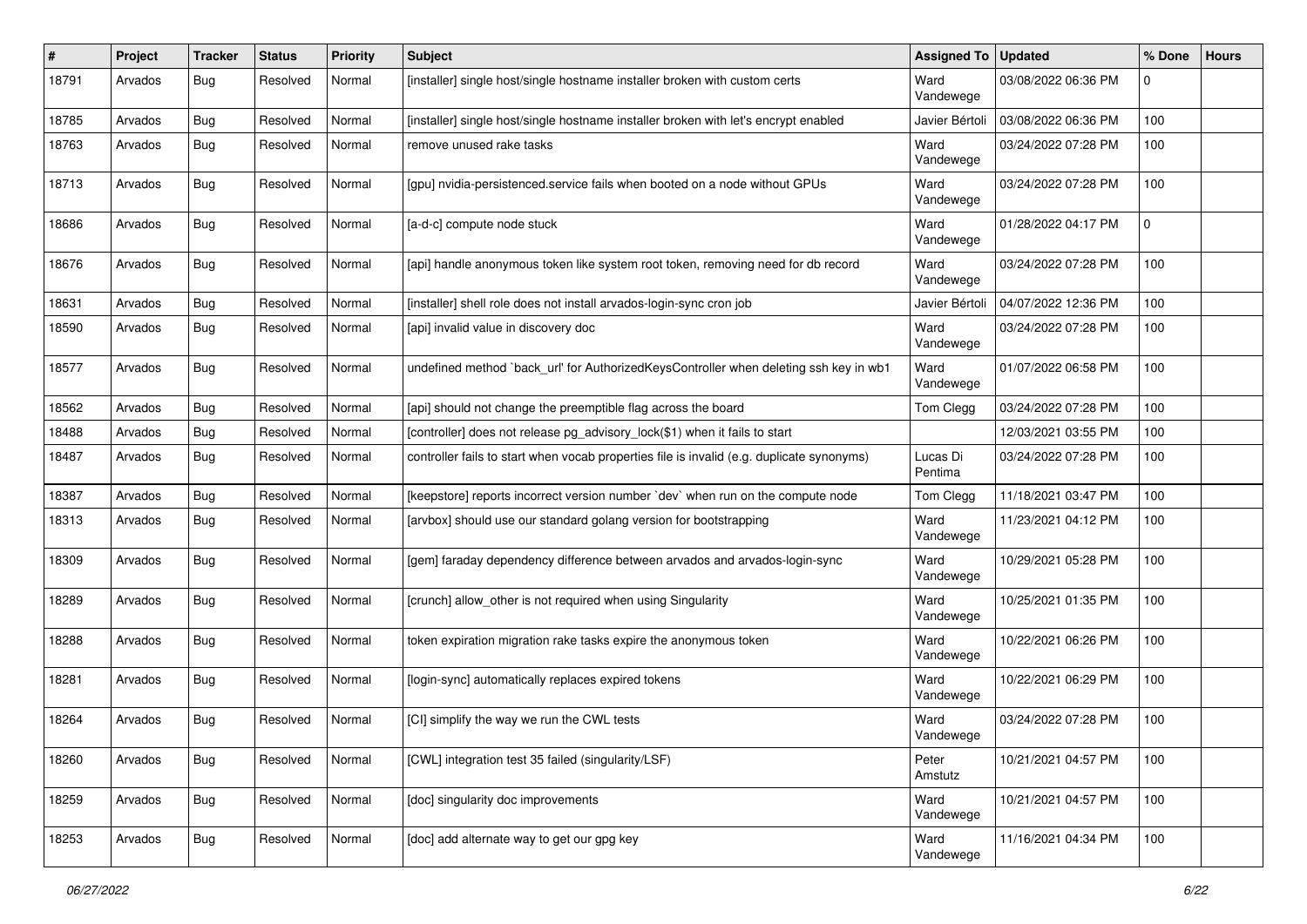| #     | Project | <b>Tracker</b> | <b>Status</b> | <b>Priority</b> | <b>Subject</b>                                                                                                                                  | <b>Assigned To</b>  | <b>Updated</b>      | % Done      | <b>Hours</b> |
|-------|---------|----------------|---------------|-----------------|-------------------------------------------------------------------------------------------------------------------------------------------------|---------------------|---------------------|-------------|--------------|
| 18247 | Arvados | <b>Bug</b>     | Resolved      | Normal          | [arv] faraday gem warnings on Ruby 2.7+                                                                                                         | Ward<br>Vandewege   | 10/06/2021 01:52 PM | 100         |              |
| 18245 | Arvados | <b>Bug</b>     | Resolved      | Normal          | [doc] clarify bundler system package requirement in docs                                                                                        | Ward<br>Vandewege   | 10/04/2021 05:35 PM | 100         |              |
| 18130 | Arvados | <b>Bug</b>     | Resolved      | Normal          | Release Arvados 2.3.0                                                                                                                           | Peter<br>Amstutz    | 10/27/2021 07:59 PM | 100         |              |
| 18112 | Arvados | Bug            | Resolved      | Normal          | Jubuntu 18.04] bundler 1.16.1 incompatible with latest arvados-api-server and<br>arvados-workbench packages                                     | Ward<br>Vandewege   | 11/16/2021 04:33 PM | 100         |              |
| 18027 | Arvados | Bug            | Resolved      | Normal          | [crunch-run] upload failed (singularity)                                                                                                        | Tom Clegg           | 01/27/2022 10:02 PM | 100         |              |
| 18026 | Arvados | Bug            | Resolved      | Normal          | [singularity] crunch-run image cache race condition                                                                                             | Peter<br>Amstutz    | 08/29/2021 11:42 PM | 100         |              |
| 18013 | Arvados | Bug            | Resolved      | Normal          | [api] the rake tasks db:check_long_lived_tokens and db:fix_long_lived_tokens should take<br>API.MaxTokenLifeTime into account                   | Ward<br>Vandewege   | 11/16/2021 04:30 PM | 100         |              |
| 18005 | Arvados | <b>Bug</b>     | Resolved      | Normal          | [api] collection versioning regression                                                                                                          | Lucas Di<br>Pentima | 08/12/2021 01:04 PM | 100         |              |
| 17985 | Arvados | Bug            | Resolved      | Normal          | [a-c-r] add cwltool to the list of binstubs in our packages                                                                                     | Ward<br>Vandewege   | 08/25/2021 08:49 PM | 100         |              |
| 17983 | Arvados | <b>Bug</b>     | Resolved      | Normal          | [arv-mount] 2.2.1 deadlock when --read-write and --collection is specified                                                                      | Peter<br>Amstutz    | 08/18/2021 02:13 PM | 100         |              |
| 17962 | Arvados | Bug            | Resolved      | Normal          | [arv-copy] blows up when copying a project with a registered workflow in it                                                                     | Peter<br>Amstutz    | 11/18/2021 03:47 PM | 100         |              |
| 17960 | Arvados | <b>Bug</b>     | Resolved      | Normal          | [arv-copy] document ability to copy projects                                                                                                    | Peter<br>Amstutz    | 11/16/2021 04:28 PM | 100         |              |
| 17952 | Arvados | <b>Bug</b>     | Resolved      | Normal          | [workbench] Remove unused "compute nodes" UX (admin dropdown)                                                                                   | Peter<br>Amstutz    | 08/06/2021 01:16 PM | 100         |              |
| 17951 | Arvados | Bug            | Resolved      | Normal          | [workbench2] Remove unused compute nodes UX (admin dropdown)                                                                                    | Stephen<br>Smith    | 08/03/2021 01:53 PM | 100         |              |
| 17926 | Arvados | Bug            | Resolved      | Normal          | [controller] lib/pq 1.3.0 does not handle stale db connections properly (Aurora RDS)                                                            | Ward<br>Vandewege   | 07/21/2021 02:25 PM | 100         |              |
| 17817 | Arvados | Bug            | Resolved      | Normal          | rename our bleeding edge repositories to main                                                                                                   | Ward<br>Vandewege   | 07/16/2021 06:40 PM | $\mathbf 0$ |              |
| 17816 | Arvados | <b>Bug</b>     | Resolved      | Normal          | singularity not setting working directory                                                                                                       | Peter<br>Amstutz    | 11/16/2021 04:27 PM | 100         |              |
| 17785 | Arvados | Bug            | Resolved      | Normal          | [controller/api] "Forbidden: this API client cannot manipulate other clients' access tokens."<br>on federated login clusters (2.2.0 regression) | Lucas Di<br>Pentima | 03/24/2022 07:28 PM | 100         |              |
| 17783 | Arvados | Bug            | Resolved      | Normal          | [a-d-c] [ec2] VcpuLimitExceeded should throttle node creation attempts                                                                          | Ward<br>Vandewege   | 06/18/2021 06:54 PM | 100         |              |
| 17777 | Arvados | <b>Bug</b>     | Resolved      | Normal          | [a-d-c] [ec2] MaxSpotInstanceCountExceeded should throttle creation attempts for<br>preemptible instances                                       | Ward<br>Vandewege   | 06/18/2021 06:54 PM | 100         |              |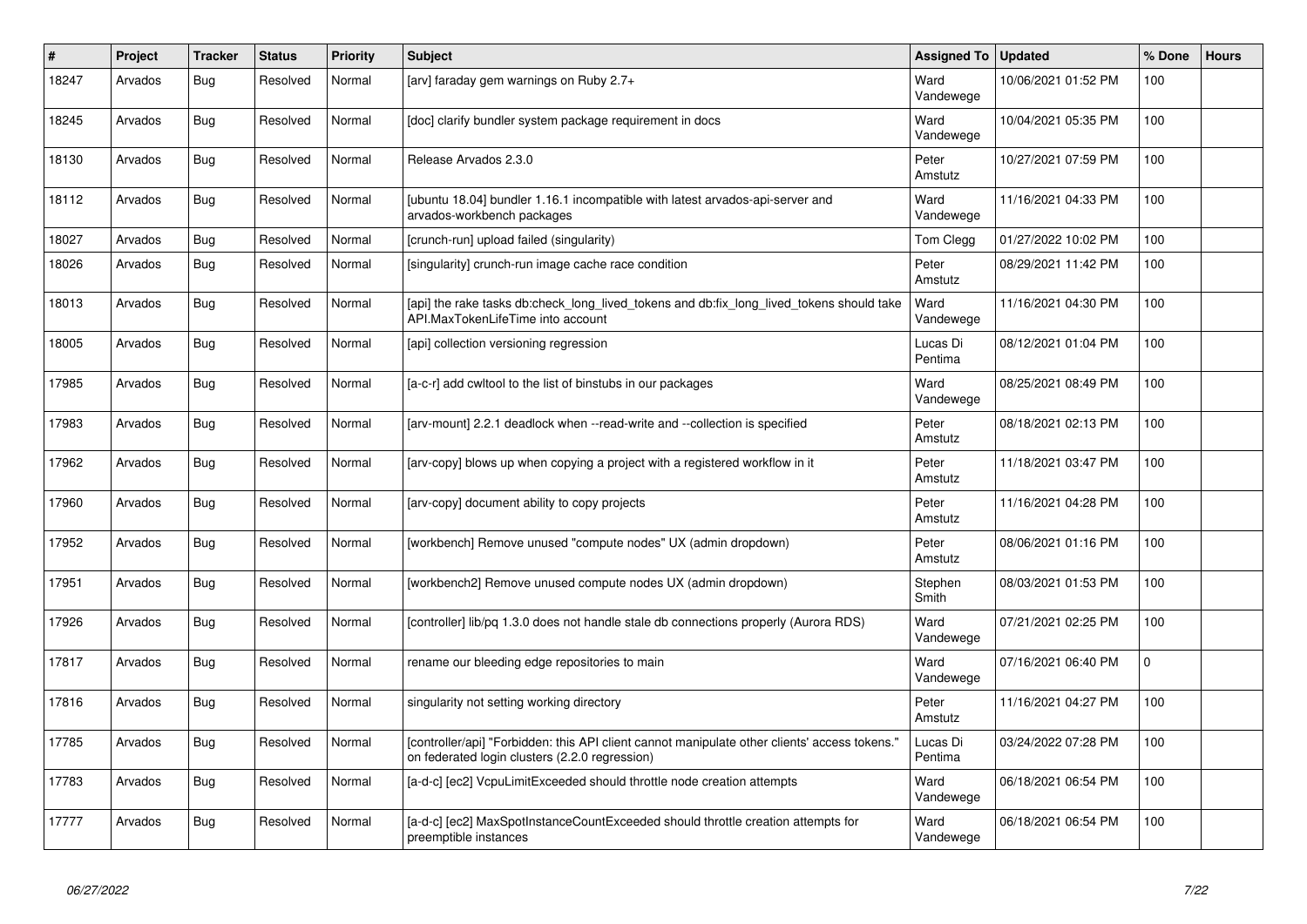| #     | Project | Tracker    | <b>Status</b> | <b>Priority</b> | <b>Subject</b>                                                                                                                                                                                   | <b>Assigned To</b> | <b>Updated</b>      | % Done | <b>Hours</b> |
|-------|---------|------------|---------------|-----------------|--------------------------------------------------------------------------------------------------------------------------------------------------------------------------------------------------|--------------------|---------------------|--------|--------------|
| 17776 | Arvados | <b>Bug</b> | Resolved      | Normal          | [a-d-c] [ec2] when InsufficientInstanceCapacity is returned, we should throttle node<br>creation.                                                                                                | Ward<br>Vandewege  | 06/18/2021 06:54 PM | 100    |              |
| 17770 | Arvados | Bug        | Resolved      | Normal          | [a-d-c] while in throttle mode, the logs are full of "creating new instance" lines                                                                                                               | Ward<br>Vandewege  | 11/16/2021 04:27 PM | 100    |              |
| 17757 | Arvados | <b>Bug</b> | Resolved      | Normal          | [a-d-c] the BootProbeCommand default leads to race conditions in our default/documented<br>configuration                                                                                         | Ward<br>Vandewege  | 06/04/2021 09:34 PM | 100    |              |
| 17738 | Arvados | <b>Bug</b> | Resolved      | Normal          | [ruby] sudden gem load errors on ubuntu 18.04 (ruby 2.5.1)                                                                                                                                       | Ward<br>Vandewege  | 06/02/2021 09:33 PM | 100    |              |
| 17708 | Arvados | Bug        | Resolved      | Normal          | [crunch-run] should be more tolerant of unsupported file types in the output directory                                                                                                           | Ward<br>Vandewege  | 05/21/2021 02:24 PM | 100    |              |
| 17706 | Arvados | Bug        | Resolved      | Normal          | [costanalyzer] should handle container requests in Uncommitted state gracefully                                                                                                                  | Ward<br>Vandewege  | 11/16/2021 04:27 PM | 100    |              |
| 17702 | Arvados | Bug        | Resolved      | Normal          | [workbench1] fiddlesticks on home page, cannot execute federated list query with limit<br>(9223372036854775807) < nUUIDs (2), offset (1) > 0, or order ([]) parameter [API: 400]                 | Peter<br>Amstutz   | 11/16/2021 04:48 PM | 100    |              |
| 17682 | Arvados | <b>Bug</b> | Resolved      | Normal          | [arvados-client] shell stutter                                                                                                                                                                   | Tom Clegg          | 11/16/2021 04:48 PM | 100    |              |
| 17598 | Arvados | <b>Bug</b> | Resolved      | Normal          | [keep-web] should be tolerant of superfluous :443's in the arvados config                                                                                                                        | Peter<br>Amstutz   | 05/13/2021 03:12 PM | 100    |              |
| 17589 | Arvados | <b>Bug</b> | Resolved      | Normal          | [arv-mount] hangs on Is keep/home/, slowly increasing memory                                                                                                                                     | Peter<br>Amstutz   | 05/14/2021 01:51 PM | 100    |              |
| 17587 | Arvados | Bug        | Resolved      | Normal          | [Workbench] home page broken (# <actionview::template::error: cannot="" execute<br="">federated list query with limit, offset, or order parameter [API: 400]&gt;)</actionview::template::error:> | Tom Clegg          | 05/13/2021 03:28 PM | 100    |              |
| 17530 | Arvados | <b>Bug</b> | Resolved      | Normal          | [arvados-client] when ARVADOS_API_HOST/TOKEN are not set, error out quickly                                                                                                                      | Nico César         | 05/13/2021 03:18 PM | 100    |              |
| 17528 | Arvados | <b>Bug</b> | Resolved      | Normal          | [Rails] package prints a backtrace on installation when the arvados config.yml file is not<br>present/complete                                                                                   | Tom Clegg          | 11/16/2021 04:48 PM | 100    |              |
| 17526 | Arvados | <b>Bug</b> | Resolved      | Normal          | [workbench2] UX improvements for collections 3rd party access information                                                                                                                        | Stephen<br>Smith   | 08/25/2021 09:04 PM | 100    |              |
| 17503 | Arvados | <b>Bug</b> | Resolved      | Normal          | arvados-client deduplication-report paper cuts                                                                                                                                                   | Ward<br>Vandewege  | 05/13/2021 03:11 PM | 100    |              |
| 17491 | Arvados | Bug        | Resolved      | Normal          | [packaging] centos7 api server package build fail on CI (nokogiri version)                                                                                                                       | Ward<br>Vandewege  | 05/13/2021 03:17 PM | 100    |              |
| 17355 | Arvados | Bug        | Resolved      | Normal          | [keepstore] incorrectly reports the value of ReadOnly for a volume when starting up                                                                                                              | Ward<br>Vandewege  | 02/09/2021 08:48 PM | 100    |              |
| 17340 | Arvados | Bug        | Resolved      | Normal          | [arvados-dispatch-cloud] needs to respect ReserveExtraRAM config parameter                                                                                                                       | Ward<br>Vandewege  | 02/07/2021 03:50 PM | 100    |              |
| 17339 | Arvados | Bug        | Resolved      | Normal          | [keepstore] unexplained memory use with new S3 driver                                                                                                                                            | Ward<br>Vandewege  | 12/09/2021 04:46 PM | 100    |              |
| 17333 | Arvados | Bug        | Resolved      | Normal          | arvados-cwl-runner does not validate that project-uuid is valid, and returns confusing error<br>message if not                                                                                   | Peter<br>Amstutz   | 07/07/2021 09:17 PM | 100    |              |
| 17281 | Arvados | Bug        | Resolved      | Normal          | [Documentation] Check in missing file                                                                                                                                                            | Peter<br>Amstutz   | 02/22/2021 04:05 PM | 100    |              |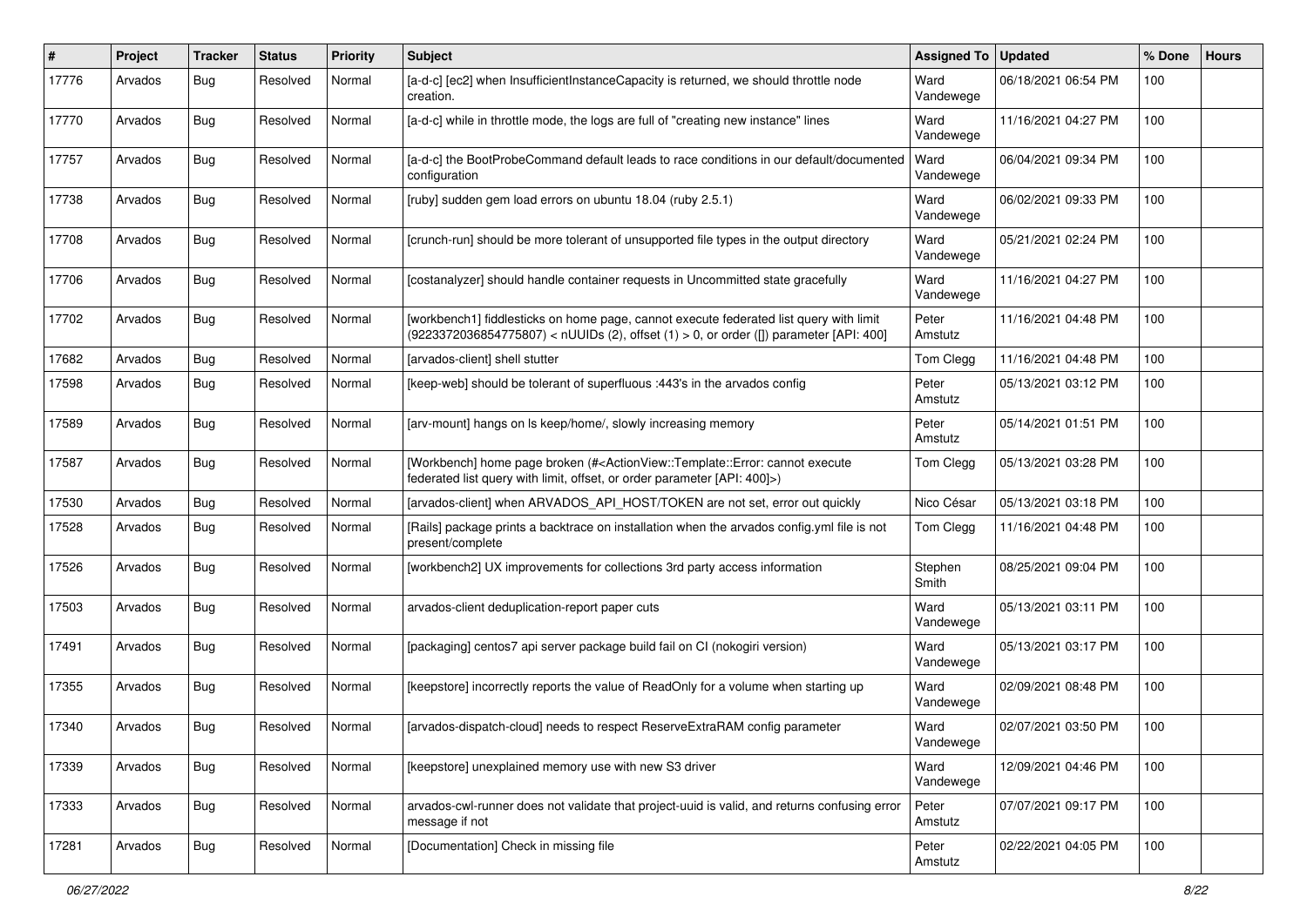| ∦     | Project | <b>Tracker</b> | <b>Status</b> | <b>Priority</b> | <b>Subject</b>                                                                                                               | <b>Assigned To</b>  | <b>Updated</b>      | % Done      | Hours |
|-------|---------|----------------|---------------|-----------------|------------------------------------------------------------------------------------------------------------------------------|---------------------|---------------------|-------------|-------|
| 17219 | Arvados | <b>Bug</b>     | Resolved      | Normal          | refactor scripts that move old packages to attic repos                                                                       | Ward<br>Vandewege   | 01/28/2021 03:16 PM | 100         |       |
| 17171 | Arvados | Bug            | Resolved      | Normal          | [sdk] unreasonable python SDK timeout when ARVADOS_API_HOST is reachable                                                     | Lucas Di<br>Pentima | 11/16/2021 04:47 PM | 100         |       |
| 17154 | Arvados | Bug            | Resolved      | Normal          | user profile form bugs                                                                                                       | Peter<br>Amstutz    | 11/23/2020 04:32 PM | 100         |       |
| 17094 | Arvados | Bug            | Resolved      | Normal          | [api] script/rails is broken with 'cannot load such file -- rails/commands/console'                                          | Ward<br>Vandewege   | 11/06/2020 02:50 PM | 100         |       |
| 17012 | Arvados | <b>Bug</b>     | Resolved      | Normal          | [versioning] generate correct development version numbers for all packages after a major<br>release                          | Ward<br>Vandewege   | 05/13/2021 03:03 PM | 100         |       |
| 16997 | Arvados | <b>Bug</b>     | Resolved      | Normal          | arvados-server config-check doesn't sort Containers/InstanceTypes                                                            | Tom Clegg           | 11/16/2021 04:47 PM | 100         |       |
| 16956 | Arvados | Bug            | Resolved      | Normal          | [doc] liquid code from file is not being included                                                                            | Ward<br>Vandewege   | 10/07/2020 02:14 AM | 100         |       |
| 16929 | Arvados | Bug            | Resolved      | Normal          | [login federation] search interface incorrect notification                                                                   |                     | 10/07/2020 06:21 PM | $\Omega$    |       |
| 16928 | Arvados | Bug            | Resolved      | Normal          | [api] [login federation] lots of 'Warning: received non-boolean messages' in the logs                                        | Tom Clegg           | 10/08/2020 02:39 PM | 100         |       |
| 16927 | Arvados | <b>Bug</b>     | Resolved      | Normal          | [Workbench2] [login federation] snackbar error on page load: Getting current user for<br>ce8i5.arvadosapi.com: Network Error | Peter<br>Amstutz    | 10/07/2020 02:47 AM | 100         |       |
| 16914 | Arvados | Bug            | Resolved      | Normal          | [federation] [login cluster] at satellite cluster, log into inactive account on login cluster                                | Peter<br>Amstutz    | 10/07/2020 02:11 AM | 100         |       |
| 16913 | Arvados | <b>Bug</b>     | Resolved      | Normal          | [controller] logout error in federation configuration with login controller                                                  | Peter<br>Amstutz    | 10/07/2020 02:11 AM | 100         |       |
| 16834 | Arvados | <b>Bug</b>     | Resolved      | Normal          | [a-d-c] containers going from running -> non-running state repeatedly                                                        | Tom Clegg           | 10/07/2020 02:12 AM | 100         |       |
| 16833 | Arvados | <b>Bug</b>     | Resolved      | Normal          | [build] replace python-epydoc in our build environment                                                                       | Ward<br>Vandewege   | 10/07/2020 02:12 AM | 100         |       |
| 16723 | Arvados | Bug            | Resolved      | Normal          | [a-d-c] flaky test "Error: container completed twice"                                                                        | Tom Clegg           | 10/07/2020 02:11 AM | 100         |       |
| 16663 | Arvados | Bug            | Resolved      | Normal          | [a-d-c] restarting a-d-c kills all running workflows                                                                         | Tom Clegg           | 08/18/2020 08:50 PM | 100         |       |
| 16580 | Arvados | Bug            | Resolved      | Normal          | Remove Python 2 packages from build                                                                                          | Ward<br>Vandewege   | 08/18/2020 08:50 PM | 100         |       |
| 16568 | Arvados | Bug            | Resolved      | Normal          | [packaging] add missing package test for python3-arvados-python-client                                                       | Ward<br>Vandewege   | 08/04/2020 08:49 PM | 100         |       |
| 16526 | Arvados | Bug            | Resolved      | Normal          | Make it possible to build/upload just the ruby gems or the python packages                                                   | Ward<br>Vandewege   | 08/04/2020 08:49 PM | 100         |       |
| 16482 | Arvados | <b>Bug</b>     | Resolved      | Normal          | [crunch] bump a-c-r's cwltool dependency to pass CWL v1.2.0-dev3 tests                                                       | Ward<br>Vandewege   | 08/04/2020 08:52 PM | 100         |       |
| 16468 | Arvados | <b>Bug</b>     | Resolved      | Normal          | clean up packer build image for jenkins federation tests                                                                     | Ward<br>Vandewege   | 08/04/2020 08:52 PM | $\Omega$    |       |
| 16464 | Arvados | Bug            | Resolved      | Normal          | clean up packer build image for jenkins package building                                                                     | Ward<br>Vandewege   | 08/04/2020 08:53 PM | $\mathbf 0$ |       |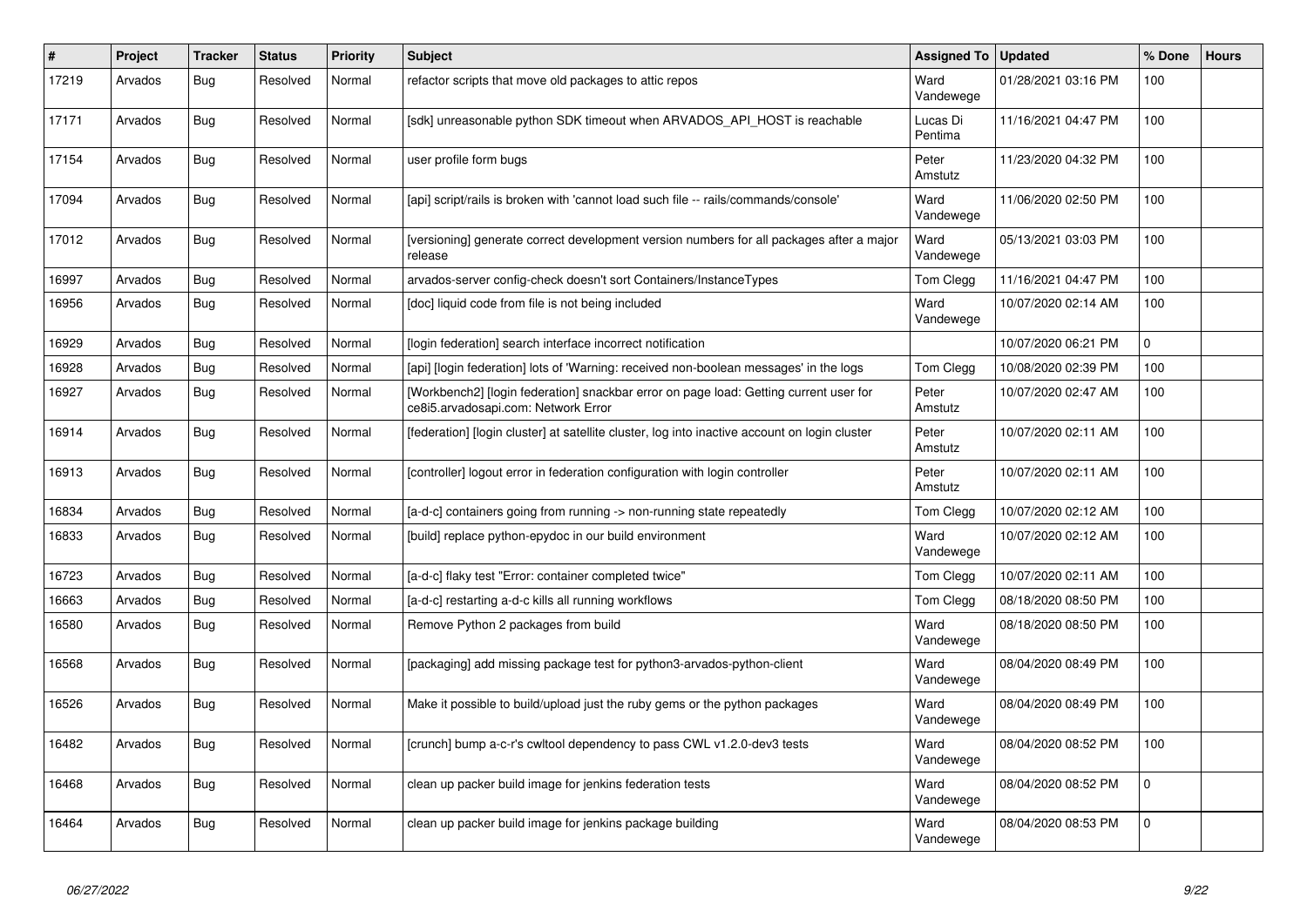| #     | Project | <b>Tracker</b> | <b>Status</b> | Priority | <b>Subject</b>                                                                                              | <b>Assigned To</b>  | <b>Updated</b>      | % Done      | <b>Hours</b> |
|-------|---------|----------------|---------------|----------|-------------------------------------------------------------------------------------------------------------|---------------------|---------------------|-------------|--------------|
| 16434 | Arvados | Bug            | Resolved      | Normal   | python3-arvados-cwl-runner package broken on Debian 10 and Ubuntu 18.04                                     | Ward<br>Vandewege   | 08/17/2020 07:20 PM | 100         |              |
| 16425 | Arvados | <b>Bug</b>     | Resolved      | Normal   | [keepstore] should not scan directories it doesn't write in                                                 | Tom Clegg           | 10/07/2020 02:11 AM | 100         |              |
| 16393 | Arvados | <b>Bug</b>     | Resolved      | Normal   | keepproxy timeout on lugli                                                                                  | Ward<br>Vandewege   | 05/04/2020 07:44 PM | 100         |              |
| 16392 | Arvados | Bug            | Resolved      | Normal   | [keep] trailing slash in InternalURLs entry for keepstore causes problems with keepproxy                    | Lucas Di<br>Pentima | 10/07/2020 02:14 AM | 100         |              |
| 16391 | Arvados | <b>Bug</b>     | Resolved      | Normal   | improve container logging when c-d-s has a problem with sbatch execution                                    | Tom Clegg           | 05/18/2020 02:31 PM | 100         |              |
| 16328 | Arvados | <b>Bug</b>     | Resolved      | Normal   | [keep-proxy] should use config.yaml to identify upstream keepstores                                         | Ward<br>Vandewege   | 04/23/2020 04:00 PM | 100         |              |
| 16326 | Arvados | <b>Bug</b>     | Resolved      | Normal   | [doc] improve MaxConcurrentRequests and MaxKeepBlobBuffers descriptions                                     | Ward<br>Vandewege   | 04/10/2020 12:55 PM | 100         |              |
| 16203 | Arvados | <b>Bug</b>     | Resolved      | Normal   | [Workbench] web shell is broken (incorrect configuration key)                                               | Ward<br>Vandewege   | 02/26/2020 06:51 PM | $\mathbf 0$ |              |
| 16134 | Arvados | <b>Bug</b>     | Resolved      | Normal   | [controller] handle unreachable federation peer better                                                      |                     | 02/10/2020 03:16 PM | $\mathbf 0$ |              |
| 16133 | Arvados | <b>Bug</b>     | Resolved      | Normal   | [controller] add loop prevention to federation lookups in new code path                                     | Tom Clegg           | 02/12/2020 04:17 PM | 100         |              |
| 15734 | Arvados | <b>Bug</b>     | Resolved      | Normal   | [a-d-c] needs to populate node.json in the container log collection                                         | Tom Clegg           | 01/22/2020 02:09 PM | 100         |              |
| 15716 | Arvados | <b>Bug</b>     | Resolved      | Normal   | [api] deleting all keep_service records results in 422 error on subsequent request for<br>keep service list | Lucas Di<br>Pentima | 01/21/2020 09:26 PM | 100         |              |
| 15707 | Arvados | Bug            | Resolved      | Normal   | [arvados-dispatch-cloud] should not include "on hold" containers in "queued" metrics                        | Tom Clegg           | 01/22/2020 02:09 PM | 100         |              |
| 15660 | Arvados | <b>Bug</b>     | Resolved      | Normal   | [doc] update aws spot instance doc page for a-d-c                                                           | Peter<br>Amstutz    | 01/22/2020 02:40 PM | $\mathbf 0$ |              |
| 15428 | Arvados | Bug            | Resolved      | Normal   | [doc] our documentation still refers to outdated config.yml parameters                                      |                     | 12/18/2019 09:36 PM | $\mathbf 0$ |              |
| 15321 | Arvados | Bug            | Resolved      | Normal   | [workbench2] Test run, package building & deploy integration                                                |                     | 02/12/2020 02:59 PM | $\mathbf 0$ |              |
| 15232 | Arvados | Bug            | Resolved      | Normal   | [config] BlobSigningTTL should be expressable with a suffix                                                 | Tom Clegg           | 05/21/2019 10:27 PM | 100         |              |
| 15058 | Arvados | <b>Bug</b>     | Resolved      | Normal   | [SSO] "Not found. Authentication passthru" when using local account authentication                          | Ward<br>Vandewege   | 05/21/2019 10:27 PM | 100         |              |
| 15046 | Arvados | Bug            | Resolved      | Normal   | [documentation] config.yml needs to be documented on doc.arvados.org                                        |                     | 12/18/2019 09:03 PM | $\mathbf 0$ |              |
| 15045 | Arvados | Bug            | Resolved      | Normal   | [arvados-cloud-dispatch] commit 115cbd6482632c47fdcbbbe4abc9543e7e8e30ec breaks<br>API host loading         |                     | 12/18/2019 09:03 PM | $\mathbf 0$ |              |
| 14799 | Arvados | <b>Bug</b>     | Resolved      | Normal   | [SSO] bump the omniauth-google-oauth2 gem to 0.6.0                                                          | Peter<br>Amstutz    | 02/04/2019 03:54 PM | 100         |              |
| 14691 | Arvados | Bug            | Resolved      | Normal   | Update suggested .ssh/config section in documentation and workbench                                         | Ward<br>Vandewege   | 03/01/2019 06:30 PM | 100         |              |
| 14576 | Arvados | <b>Bug</b>     | Resolved      | Normal   | [1.3.0] performance: slow postgres collections queries                                                      | Peter<br>Amstutz    | 02/21/2019 05:44 PM | $\mathbf 0$ |              |
| 14560 | Arvados | Bug            | Resolved      | Urgent   | [1.3.0] error: ERROR: string is too long for tsvector (2299194 bytes, max 1048575 bytes)                    | Tom Clegg           | 02/21/2019 05:44 PM | $\mathbf 0$ |              |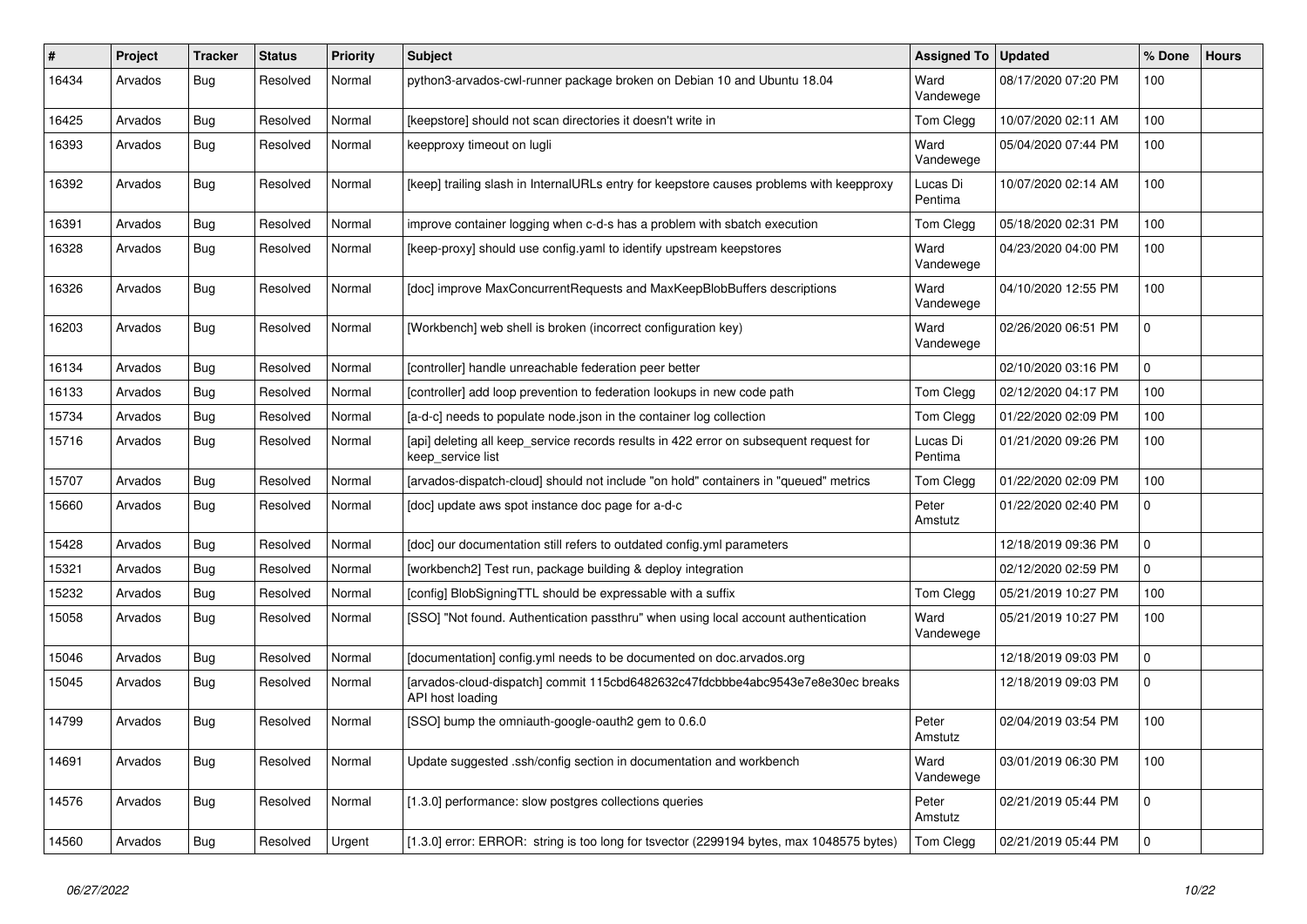| #     | Project | Tracker    | <b>Status</b> | <b>Priority</b> | <b>Subject</b>                                                                                                                                                                      | <b>Assigned To</b>  | <b>Updated</b>      | % Done      | <b>Hours</b> |
|-------|---------|------------|---------------|-----------------|-------------------------------------------------------------------------------------------------------------------------------------------------------------------------------------|---------------------|---------------------|-------------|--------------|
| 14516 | Arvados | <b>Bug</b> | Resolved      | Normal          | [api] merged account usernames should be taken into account when calculating the next<br>available username                                                                         | Ward<br>Vandewege   | 11/20/2018 06:56 PM | $\Omega$    |              |
| 14495 | Arvados | Bug        | Resolved      | Normal          | [crunch2] include space required to download/unpack docker image in tmp disk request                                                                                                | Peter<br>Amstutz    | 03/01/2019 06:30 PM | 100         |              |
| 14153 | Arvados | Bug        | Resolved      | Normal          | [gem] make google-api-client compatible with ruby 2.3.7                                                                                                                             | Ward<br>Vandewege   | 09/17/2018 12:53 PM | $\mathbf 0$ |              |
| 13910 | Arvados | Bug        | Resolved      | Normal          | [GEM] gem install arvados arvados-cli pulls in two versions of the arvados gem, one of<br>which is old                                                                              | Lucas Di<br>Pentima | 11/13/2018 09:02 PM | 100         |              |
| 13594 | Arvados | <b>Bug</b> | Resolved      | Normal          | PG::TRDeadlockDetected when running cwl tests in parallel                                                                                                                           | Tom Clegg           | 07/23/2018 06:52 PM | $\mathbf 0$ |              |
| 13547 | Arvados | <b>Bug</b> | Resolved      | Normal          | [python sdk] does not respect ARVADOS_API_HOST_INSECURE when speaking to<br>keep(-proxy) via SSL                                                                                    | Ward<br>Vandewege   | 07/23/2018 06:52 PM | 100         |              |
| 13513 | Arvados | <b>Bug</b> | Resolved      | Normal          | [keep-balance] hang on ComputeChangeSets                                                                                                                                            | Tom Clegg           | 07/23/2018 06:52 PM | 100         |              |
| 13338 | Arvados | <b>Bug</b> | Resolved      | Normal          | [workbench] when running a workflow from workbench, it should create its containers in<br>that project                                                                              | Peter<br>Amstutz    | 07/23/2018 06:52 PM | 100         |              |
| 12933 | Arvados | Bug        | Resolved      | Normal          | [crunch2] add equivalent of cloud node line                                                                                                                                         | Tom Clegg           | 01/17/2018 04:17 PM | 100         |              |
| 12762 | Arvados | Bug        | Resolved      | Normal          | [API] fix SafeYAML warning                                                                                                                                                          | Lucas Di<br>Pentima | 11/13/2018 09:02 PM | 100         |              |
| 12660 | Arvados | Bug        | Resolved      | Normal          | cwl-conformance-tests jenkins job hangs on composer                                                                                                                                 | Peter<br>Amstutz    | 11/28/2017 07:59 PM | $\mathbf 0$ |              |
| 12347 | Arvados | <b>Bug</b> | Resolved      | Normal          | [CWL] reuse hints appear to be broken                                                                                                                                               | Tom Clegg           | 09/30/2017 12:09 AM | 100         |              |
| 12316 | Arvados | Bug        | Resolved      | Normal          | [Workbench] deletion of data collections destroying the provenance graph - rendering<br>crashes                                                                                     | Ward<br>Vandewege   | 09/27/2017 06:35 PM | 100         |              |
| 12122 | Arvados | Bug        | Resolved      | Normal          | workbench shouldn't error out when config files are missing if RAILS_GROUP includes<br>'assets'                                                                                     | Ward<br>Vandewege   | 08/16/2017 08:15 PM | 100         |              |
| 11170 | Arvados | <b>Bug</b> | Resolved      | Normal          | Stale squeue processes on c97qk caused by "crunch-dispatch --jobs"                                                                                                                  | Lucas Di<br>Pentima | 03/23/2017 02:29 PM | 100         |              |
| 11156 | Arvados | Bug        | Resolved      | Normal          | [Crunch2] 9tee4-xvhdp-0m3a4ys52od7dhs was stuck until c-d-s was restarted                                                                                                           | Tom Clegg           | 02/24/2017 09:54 PM | 100         |              |
| 11071 | Arvados | <b>Bug</b> | Resolved      | Normal          | [Workbench] gr1hi performance tests are broken                                                                                                                                      | Radhika<br>Chippada | 03/20/2017 01:31 PM | 100         |              |
| 11070 | Arvados | <b>Bug</b> | Resolved      | Normal          | [arvados-ws] job logs are not being updated in real time                                                                                                                            | Tom Clegg           | 02/15/2017 05:08 PM | 100         |              |
| 11068 | Arvados | <b>Bug</b> | Resolved      | Normal          | [Arvados-CWL-runner] need better error message when there are issues getting the<br>docker image                                                                                    | Peter<br>Amstutz    | 09/26/2017 02:06 AM | 100         |              |
| 10844 | Arvados | <b>Bug</b> | Resolved      | Normal          | [API] arv-keepdocker fails with undefined method trash_at_changed?                                                                                                                  |                     | 01/09/2017 03:49 PM | l 0         |              |
| 10838 | Arvados | Bug        | Resolved      | Immediate       | "# <nomethoderror: `output_name'="" for<br="" method="" undefined="">[Workbench]<br/>#<containerrequest:0x0000000557ac60>&gt;"</containerrequest:0x0000000557ac60></nomethoderror:> | Ward<br>Vandewege   | 01/09/2017 03:43 PM | 100         |              |
| 10808 | Arvados | <b>Bug</b> | Resolved      | Normal          | [Crunch] stuck job and pipeline instances on c97qk                                                                                                                                  | Ward<br>Vandewege   | 01/18/2017 02:07 AM | 100         |              |
| 10565 | Arvados | Bug        | Resolved      | Normal          | [arvbox] build is broken                                                                                                                                                            | Peter<br>Amstutz    | 11/29/2016 08:42 PM | $\pmb{0}$   |              |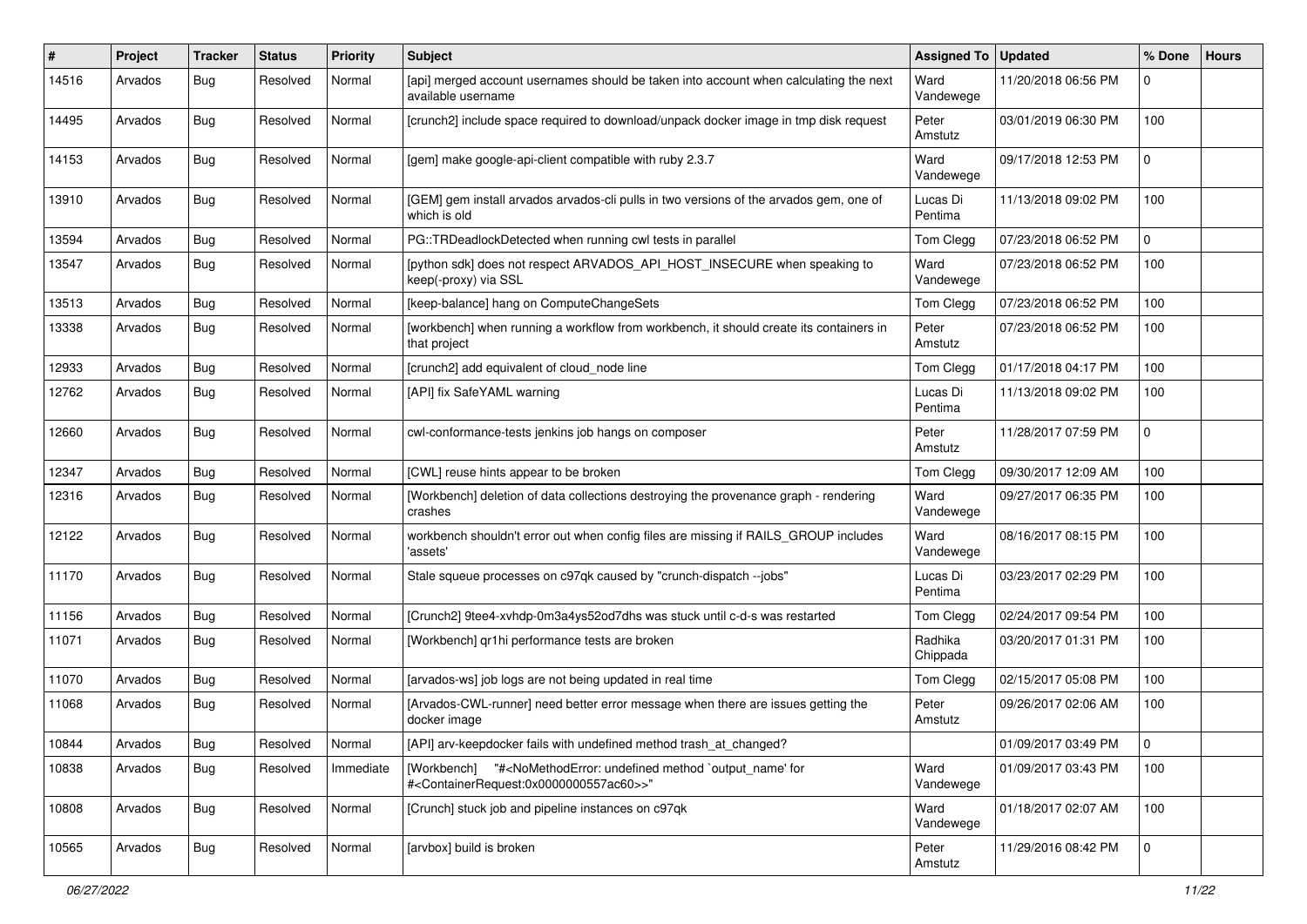| #     | Project | <b>Tracker</b> | <b>Status</b> | <b>Priority</b> | <b>Subject</b>                                                                                                       | <b>Assigned To</b>  | <b>Updated</b>      | % Done      | <b>Hours</b> |
|-------|---------|----------------|---------------|-----------------|----------------------------------------------------------------------------------------------------------------------|---------------------|---------------------|-------------|--------------|
| 10520 | Arvados | Bug            | Resolved      | Normal          | [CrunchV2] arvados-cwl-runner unhandled error when using --create-template                                           |                     | 12/14/2016 08:34 PM | $\mathbf 0$ |              |
| 10519 | Arvados | Bug            | Resolved      | Normal          | [Workbench] fiddlesticks viewing container request 9tee4-xvhdp-q4bgh7mxr0bikop                                       | Peter<br>Amstutz    | 12/06/2016 03:04 PM | 100         |              |
| 10468 | Arvados | <b>Bug</b>     | Resolved      | Normal          | [Keepstore] configurable timeout on blob storage requests                                                            | Tom Clegg           | 11/08/2016 02:03 PM | 100         |              |
| 10467 | Arvados | <b>Bug</b>     | Resolved      | Normal          | [Keepstore] abandon work when client hangs up                                                                        | Tom Clegg           | 01/04/2017 05:46 PM | 86          |              |
| 10349 | Arvados | <b>Bug</b>     | Resolved      | Normal          | [DOC] add cookbook section with code snippets                                                                        | Peter<br>Amstutz    | 09/13/2017 08:00 PM | 100         |              |
| 8953  | Arvados | Bug            | Resolved      | Normal          | [Node manager] can not shut down nodes anymore                                                                       | <b>Brett Smith</b>  | 04/15/2016 09:51 PM | 100         |              |
| 8952  | Arvados | <b>Bug</b>     | Resolved      | Normal          | [Node manager] TypeError: execv() arg 2 must contain only strings                                                    | <b>Brett Smith</b>  | 03/15/2017 10:27 PM | 100         |              |
| 8872  | Arvados | <b>Bug</b>     | Resolved      | Normal          | [Node Manager] On node creation, node search fails, and unhandled exceptions cascade<br>up to the Daemon Actor       | <b>Brett Smith</b>  | 04/08/2016 02:05 AM | 100         |              |
| 8828  | Arvados | Bug            | Resolved      | Normal          | [Crunch] be more resilient when crunchrunner is not available; also don't test for<br>crunchrunner on api server     | Peter<br>Amstutz    | 04/01/2016 06:25 PM | 100         |              |
| 8825  | Arvados | Bug            | Resolved      | Normal          | [Keepstore] many connections in CLOSE WAIT                                                                           |                     | 03/15/2017 10:54 PM | 100         |              |
| 8761  | Arvados | <b>Bug</b>     | Resolved      | Normal          | [Nodemanager] unexpected keyword argument ex_fetch_nic                                                               |                     | 03/29/2016 12:59 PM | 0           |              |
| 8691  | Arvados | Bug            | Resolved      | Normal          | [Nodemanager] NodeManagerDaemonActor dies.                                                                           | Peter<br>Amstutz    | 03/17/2016 03:33 PM | 100         |              |
| 8416  | Arvados | Bug            | Resolved      | Normal          | [Node Manager] General compute node driver calls self.find_node - Unimplemented in the<br>EC2 driver                 | Peter<br>Amstutz    | 02/29/2016 03:46 PM | 100         |              |
| 8183  | Arvados | Bug            | Resolved      | Normal          | [Workbench] should not look up every group/project a user has access to on every page<br>load                        | Radhika<br>Chippada | 02/16/2016 02:34 AM | 100         |              |
| 7870  | Arvados | Bug            | Resolved      | Normal          | [Crunch] crunch-dispatch fails to mark a job failed when its retry loop aborts                                       | <b>Brett Smith</b>  | 12/01/2015 09:33 PM | 100         |              |
| 7721  | Arvados | <b>Bug</b>     | Resolved      | Normal          | [Tests] Build 2170 ran for 2.5 hours until I cancelled it - deadlock in websockets tests                             |                     | 01/17/2017 07:18 PM | 0           |              |
| 6880  | Arvados | Bug            | Resolved      | Normal          | [Workbench] Remove delete functionality from Users table                                                             | Radhika<br>Chippada | 08/06/2015 07:55 PM | 100         |              |
| 6610  | Arvados | Bug            | Resolved      | Normal          | [API] [Webshell] shell accounts should be created even if the user has not added an SSH<br>key                       | Tom Clegg           | 07/15/2015 09:09 PM | 100         |              |
| 6483  | Arvados | Bug            | Resolved      | Normal          | [Workbench] Additional shell groups are not added to original Link object                                            |                     | 07/28/2015 05:01 PM | $\mathbf 0$ |              |
| 6234  | Arvados | <b>Bug</b>     | Resolved      | Normal          | [Workbench] Admins should be able to edit their own user records, and view other users'<br>home projects" from title | Radhika<br>Chippada | 06/26/2015 03:00 PM | 100         |              |
| 6221  | Arvados | Bug            | Resolved      | Normal          | [Data Manager] implement Delete                                                                                      | Peter<br>Amstutz    | 08/03/2015 04:46 PM | 100         |              |
| 6098  | Arvados | <b>Bug</b>     | Resolved      | Normal          | [API] slow search? SQL query                                                                                         | Tom Clegg           | 06/11/2015 01:43 PM | 100         |              |
| 6074  | Arvados | <b>Bug</b>     | Resolved      | Normal          | [API] collections are being returned too slowly + NoMemoryError                                                      | Tom Clegg           | 06/04/2015 09:14 PM | 100         |              |
| 5989  | Arvados | Bug            | Resolved      | Normal          | [API] API server repositories permissions list doesn't list repositories without keys                                | <b>Brett Smith</b>  | 07/07/2015 09:23 PM | 100         |              |
| 5988  | Arvados | <b>Bug</b>     | Resolved      | Normal          | [API] can not create arvados repository                                                                              |                     | 05/15/2015 03:12 AM | 100         |              |
| 5834  | Arvados | Bug            | Resolved      | Normal          | [API] Be careful about memory usage when responding to collections#index queries                                     | <b>Brett Smith</b>  | 05/02/2015 12:17 AM | 100         |              |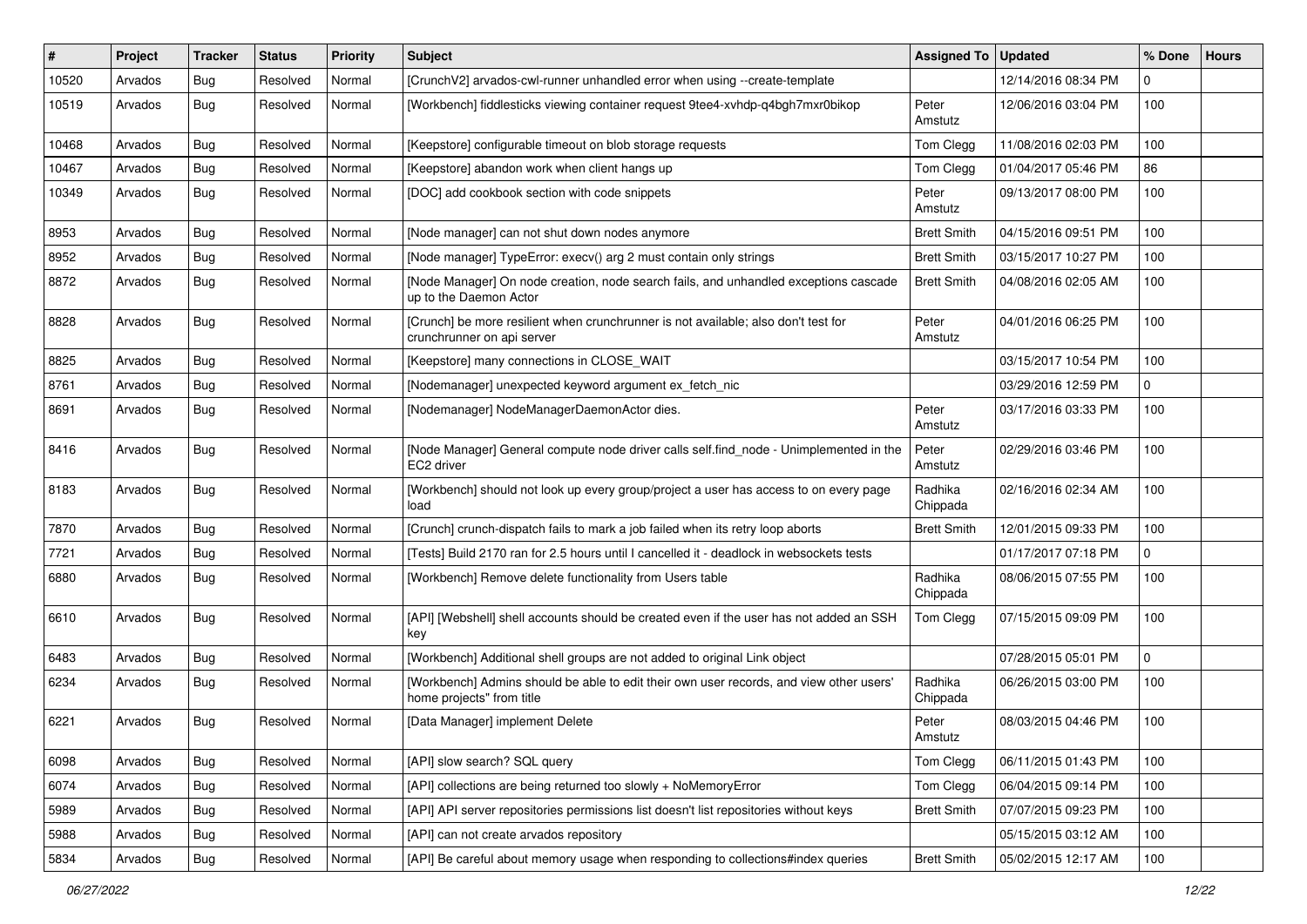| ∦    | Project | <b>Tracker</b> | <b>Status</b> | <b>Priority</b> | <b>Subject</b>                                                                                                                      | <b>Assigned To</b>  | <b>Updated</b>      | % Done      | <b>Hours</b> |
|------|---------|----------------|---------------|-----------------|-------------------------------------------------------------------------------------------------------------------------------------|---------------------|---------------------|-------------|--------------|
| 5748 | Arvados | <b>Bug</b>     | Resolved      | Normal          | [Keep] sometimes, Keep sucks up 100% cpu and becomes really slow after a while                                                      | Tom Clegg           | 05/20/2015 07:08 PM | 100         |              |
| 5742 | Arvados | Bug            | Resolved      | Normal          | [Workbench] the user setup page creates broken shell usernames                                                                      | <b>Brett Smith</b>  | 04/16/2015 06:12 PM | 100         |              |
| 5536 | Arvados | <b>Bug</b>     | Resolved      | Normal          | [Keepproxy] keepproxy should retry on DiscoverKeepServers() failure or empty list                                                   | Peter<br>Amstutz    | 03/24/2015 02:02 PM | 100         |              |
| 5304 | Arvados | Bug            | Resolved      | Normal          | [API] filters incorrectly exclude results for records with null value in filtered field                                             | Radhika<br>Chippada | 03/11/2015 04:52 PM | 100         |              |
| 5267 | Arvados | Bug            | Resolved      | Normal          | [Node Manager] add one integration test for node manager                                                                            | Tom Morris          | 02/13/2019 06:04 PM | $\mathbf 0$ |              |
| 5220 | Arvados | Bug            | Resolved      | Normal          | [Workbench] for collections shared anonymously, do not show the 'Sharing and<br>Permissions' box                                    | Radhika<br>Chippada | 02/17/2015 03:30 PM | 100         |              |
| 5200 | Arvados | Bug            | Resolved      | Normal          | [Workbench] on public project, collection downloads require login                                                                   | Tom Clegg           | 02/16/2015 05:32 PM | 100         |              |
| 5186 | Arvados | Bug            | Resolved      | Normal          | [Workbench] Collection viewing broken for collections with empty (but non-nil) properties<br>attribute                              | Radhika<br>Chippada | 02/16/2015 02:00 PM | 100         |              |
| 5185 | Arvados | Bug            | Resolved      | Normal          | [Workbench] Project lists all collections as zero size as of 6bf9ae1                                                                | Radhika<br>Chippada | 02/12/2015 03:02 AM | 100         |              |
| 4958 | Arvados | Bug            | Resolved      | Normal          | [Workbench] Show an alert message below top nav when running in an unsupported<br>browser.                                          | Tom Clegg           | 02/11/2015 12:59 AM | 100         |              |
| 4887 | Arvados | Bug            | Resolved      | Normal          | [API] Make sure the local dns records for old compute nodes are updated if there's a<br>conflict with a new compute node            | Ward<br>Vandewege   | 12/31/2014 08:02 PM | 100         |              |
| 4780 | Arvados | <b>Bug</b>     | Resolved      | Normal          | [Support] Fix bugs and write tests (week 4)                                                                                         | <b>Tim Pierce</b>   | 01/07/2015 05:27 PM | 0           |              |
| 4779 | Arvados | <b>Bug</b>     | Resolved      | Normal          | [Support] Fix bugs and write tests (week 3)                                                                                         | <b>Tim Pierce</b>   | 01/05/2015 02:44 PM | $\Omega$    |              |
| 4536 | Arvados | Bug            | Resolved      | Normal          | [SDKs] arv tag is broken                                                                                                            |                     | 10/02/2015 01:12 PM | $\Omega$    |              |
| 4474 | Arvados | <b>Bug</b>     | Resolved      | Normal          | [Node Manager] Node manager shut down node in middle of job                                                                         |                     | 11/14/2014 09:11 PM | 0           |              |
| 4461 | Arvados | Bug            | Resolved      | Normal          | [OPS] Replace dnsmasq with unbound                                                                                                  | Ward<br>Vandewege   | 11/20/2014 03:12 PM | 100         |              |
| 4401 | Arvados | Bug            | Resolved      | Normal          | [Docker] Check dependencies at top of build.sh                                                                                      | Ward<br>Vandewege   | 03/09/2017 09:51 PM | $\Omega$    |              |
| 4395 | Arvados | Bug            | Resolved      | Normal          | [SDKs] sdk/go/keepclient race condition                                                                                             | Ward<br>Vandewege   | 11/16/2014 06:10 PM | 100         |              |
| 4344 | Arvados | <b>Bug</b>     | Resolved      | Normal          | [SDK] can't make an anonymous token from the cli                                                                                    |                     | 03/09/2017 09:51 PM | $\mathbf 0$ |              |
| 4336 | Arvados | Bug            | Resolved      | Normal          | [Documentation] Improve the 'Upload data to Keep' documentation page<br>at http://doc.arvados.org/user/tutorials/tutorial-keep.html | Ward<br>Vandewege   | 11/22/2014 10:10 PM | $\mathbf 0$ |              |
| 4310 | Arvados | Bug            | Resolved      | Normal          | [Crunch] crunch-dispatch --jobs locking is broken                                                                                   | Peter<br>Amstutz    | 11/07/2014 02:30 PM | 100         |              |
| 4298 | Arvados | Bug            | Resolved      | Normal          | [Workbench] Admin user should see cpu/ram/scratch capacity after clicking a compute<br>node                                         |                     | 04/03/2015 08:24 PM | $\mathbf 0$ |              |
| 4297 | Arvados | Bug            | Resolved      | Normal          | [Crunch] crunch-dispatch eats way too much cpu                                                                                      | Tom Clegg           | 10/29/2014 06:47 PM | 100         |              |
| 4062 | Arvados | Bug            | Resolved      | Normal          | [Workbench] Infinite scrolling in the 'Jobs and pipelines' tab should not keep repeating the<br>same list over and over again       | Radhika<br>Chippada | 10/20/2014 04:42 PM | 100         |              |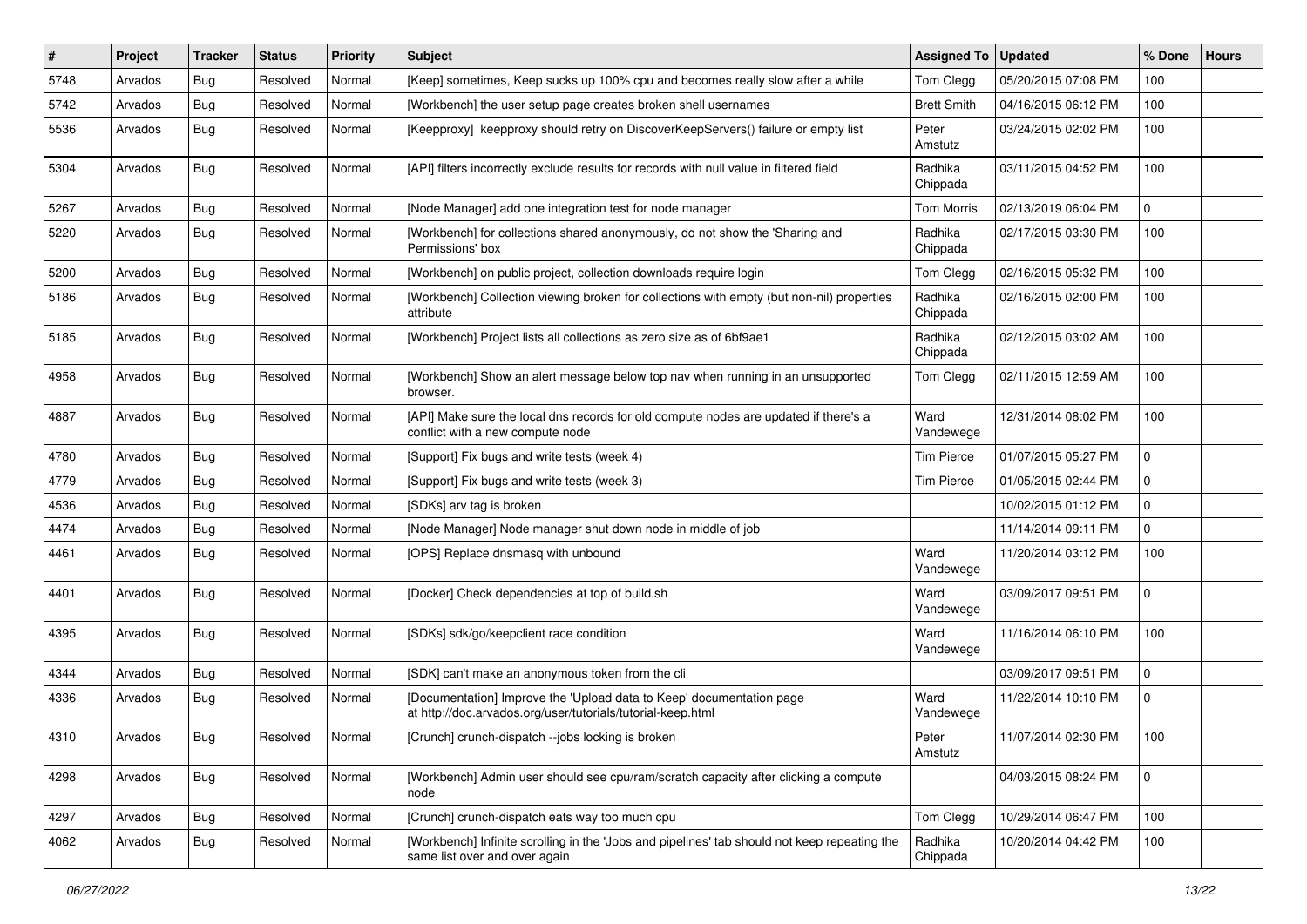| #    | Project | <b>Tracker</b> | <b>Status</b> | Priority | <b>Subject</b>                                                                                                                                                                                                         | <b>Assigned To</b>  | <b>Updated</b>      | % Done      | <b>Hours</b> |
|------|---------|----------------|---------------|----------|------------------------------------------------------------------------------------------------------------------------------------------------------------------------------------------------------------------------|---------------------|---------------------|-------------|--------------|
| 4058 | Arvados | Bug            | Resolved      | Normal   | [Workbench] "Show portable data hash" page should show the kind of content that relates<br>to PDH instead of trying to be a mostly-functional "show collection" page.                                                  | Peter<br>Amstutz    | 10/23/2014 06:05 PM | 100         |              |
| 4054 | Arvados | Bug            | Resolved      | Normal   | [Workbench] In the project sharing tab, show email addresses alongside full names.                                                                                                                                     | Radhika<br>Chippada | 10/21/2014 07:09 PM | 100         |              |
| 4049 | Arvados | <b>Bug</b>     | Resolved      | Normal   | [Crunch] typo in one of the names of a job for qr1hi-d1hrv-ze9iyb3ckerqasw causes last<br>job to wait forever for an input. High server load ensues.                                                                   |                     | 10/03/2014 07:21 PM | $\pmb{0}$   |              |
| 4044 | Arvados | <b>Bug</b>     | Resolved      | Normal   | [Crunch] job spawns tasks but never runs them, gets stuck waiting for first task to end,<br>even though it has already ended.                                                                                          | Tom Clegg           | 10/30/2014 05:11 PM | 100         |              |
| 4012 | Arvados | Bug            | Resolved      | Normal   | [Crunch] crunch-job bandaid: use eval/retry to wrap api calls that are likely to fail a<br>long-running job due to a transient error condition                                                                         | <b>Brett Smith</b>  | 10/07/2014 02:11 PM | 100         |              |
| 3890 | Arvados | Bug            | Resolved      | Normal   | [API] dots (and probably other valid characters) are being stripped from git repository<br>names. The name field in the output of arv repository get_all_permissions is wrong (it<br>strips characters that are valid) |                     | 09/24/2014 02:01 PM | $\mathbf 0$ |              |
| 3882 | Arvados | Bug            | Resolved      | Normal   | [Workbench] fiddlesticks trying to cancel job that is already cancelled                                                                                                                                                | Radhika<br>Chippada | 10/07/2014 07:43 PM | 100         |              |
| 3843 | Arvados | <b>Bug</b>     | Resolved      | Normal   | [Crunchstat] Report CPU accounting numbers accurately.                                                                                                                                                                 | Tom Clegg           | 05/05/2015 10:54 PM | $\mathbf 0$ |              |
| 3828 | Arvados | Bug            | Resolved      | Normal   | [Keepproxy] insufficient error checking on "defer listener.Close()" lines in the tests, cf.<br>jenkins run 846 where the keepproxy tests failed like that                                                              | Tom Clegg           | 10/07/2014 02:11 PM | 100         |              |
| 3825 | Arvados | Bug            | Resolved      | Normal   | [Crunch] crunch-job should save (very) large log files without filling up tmp space                                                                                                                                    | <b>Tim Pierce</b>   | 10/08/2014 07:19 PM | 100         |              |
| 3824 | Arvados | Bug            | Resolved      | Normal   | [Crunch] crunch-job should create task execution environment inside docker container, not<br>on worker host.                                                                                                           | Tom Clegg           | 11/20/2014 03:33 PM | 100         |              |
| 3819 | Arvados | Bug            | Resolved      | Normal   | [Workbench] It's not possible to share a project with the 'All Users' group                                                                                                                                            | Ward<br>Vandewege   | 02/24/2015 10:07 PM | $\mathbf 0$ |              |
| 3769 | Arvados | <b>Bug</b>     | Resolved      | Normal   | [API] In crunch-dispatch, throttle by bytes_per_minute or _node_minute                                                                                                                                                 | Peter<br>Amstutz    | 10/03/2014 12:14 AM | 100         |              |
| 3756 | Arvados | Bug            | Resolved      | Normal   | [Workbench] As an admin user, clicking 'Show' in the user list on your own user record<br>redirects to a *project* url for the user uuid instead of the *user* url.                                                    | Radhika<br>Chippada | 01/14/2015 06:52 PM | 100         |              |
| 3714 | Arvados | <b>Bug</b>     | Resolved      | Normal   | [Workbench] small bugs in "report bug on the page" feature                                                                                                                                                             | Radhika<br>Chippada | 08/28/2014 04:53 PM | 100         |              |
| 3604 | Arvados | Bug            | Resolved      | Normal   | [Workbench] theming support for login and inactive user page is broken (maybe elsewhere<br>too)                                                                                                                        | Tom Clegg           | 08/18/2014 04:48 PM | 100         |              |
| 3496 | Arvados | Bug            | Resolved      | Normal   | [Workbench] In add pipeline popup, when screen is too narrow, it breaks (second section<br>doesn't work)                                                                                                               | Tom Clegg           | 08/08/2014 02:24 PM | 100         |              |
| 3465 | Arvados | <b>Bug</b>     | Resolved      | Normal   | [SSO] Research requirements to upgrade SSO codebase to use oauth2 (or openid<br>connect)                                                                                                                               | Peter<br>Amstutz    | 11/18/2014 02:37 PM | 100         |              |
| 3363 | Arvados | <b>Bug</b>     | Resolved      | Normal   | [Docker] quick fix for SSO - google openid has been deprecated, default to using<br>Curoverse SSO server                                                                                                               | Ward<br>Vandewege   | 08/04/2014 04:22 AM | $\mathbf 0$ |              |
| 3249 | Arvados | Bug            | Resolved      | Normal   | [Workbench] middle click in ssh-key box closes the entire dropdown when a new user is<br>prompted to add an ssh key                                                                                                    |                     | 03/27/2015 06:19 PM | $\mathbf 0$ |              |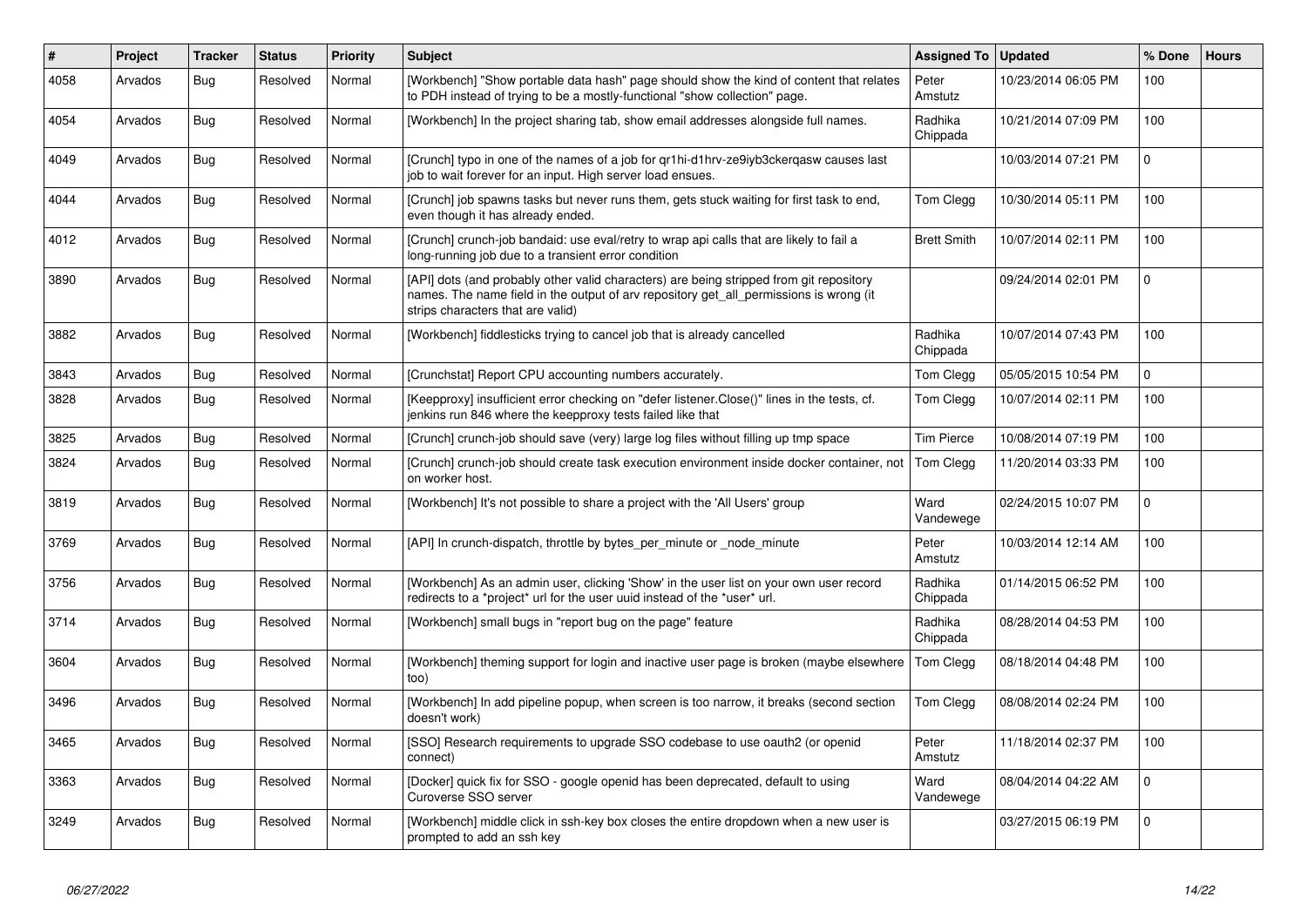| #     | Project | <b>Tracker</b> | <b>Status</b> | <b>Priority</b> | <b>Subject</b>                                                                                                          | <b>Assigned To</b>  | <b>Updated</b>      | % Done      | <b>Hours</b> |
|-------|---------|----------------|---------------|-----------------|-------------------------------------------------------------------------------------------------------------------------|---------------------|---------------------|-------------|--------------|
| 3203  | Arvados | Bug            | Resolved      | Normal          | fix tutorials wrt new workbench                                                                                         | Radhika<br>Chippada | 07/16/2014 03:44 PM | $\Omega$    |              |
| 3141  | Arvados | Bug            | Resolved      | Normal          | Keep logging improvements                                                                                               | Ward<br>Vandewege   | 07/07/2014 12:53 PM | 100         |              |
| 3118  | Arvados | Bug            | Resolved      | Normal          | fix up docker code and add some basic docker info on doc.arvados.org                                                    | Ward<br>Vandewege   | 07/16/2014 03:17 PM | 100         |              |
| 3005  | Arvados | <b>Bug</b>     | Resolved      | Normal          | arv-run-pipeline-instance should not keep trying to create jobs when the API server returns<br>an error on job creation |                     | 06/10/2014 03:11 PM | 100         |              |
| 3004  | Arvados | Bug            | Resolved      | Normal          | Inconsistent error behavior (JSON) when creating a new job                                                              |                     | 06/10/2014 03:02 PM | $\Omega$    |              |
| 2951  | Arvados | Bug            | Resolved      | Normal          | make fuse driver tests more robust against transient fusermount -u failures in teardown                                 |                     | 06/03/2014 11:38 AM | 100         |              |
| 2839  | Arvados | Bug            | Resolved      | Normal          | collection log links broken in workbench                                                                                |                     | 05/21/2014 01:01 PM | $\mathbf 0$ |              |
| 2831  | Arvados | Bug            | Resolved      | Normal          | arv-mount bugfixes                                                                                                      | Ward<br>Vandewege   | 05/16/2014 11:55 AM | 100         |              |
| 2447  | Arvados | Bug            | Resolved      | Normal          | Workbench search is broken - it always returns everything                                                               | Tom Clegg           | 04/02/2014 12:56 PM | 100         |              |
| 19175 | Arvados | Feature        | Resolved      | Normal          | [Documentation] refactor the multihost installer page                                                                   | Ward<br>Vandewege   | 06/06/2022 02:28 PM | 100         |              |
| 19164 | Arvados | Feature        | Resolved      | Normal          | [compute image builder] [AWS] add flag for public IP association                                                        | Ward<br>Vandewege   | 05/31/2022 06:16 PM | 100         |              |
| 18896 | Arvados | Feature        | Resolved      | Normal          | [controller] should log the uuids of all tokens for each request                                                        | Ward<br>Vandewege   | 03/29/2022 07:48 PM | 100         |              |
| 18772 | Arvados | Feature        | Resolved      | Normal          | add https://github.com/awslabs/amazon-ebs-autoscale to compute image builder scripts                                    | Ward<br>Vandewege   | 02/22/2022 07:57 PM | 100         |              |
| 18624 | Arvados | Feature        | Resolved      | Normal          | [documentation] describe the requirements for compute images                                                            | Ward<br>Vandewege   | 03/24/2022 07:28 PM | 100         |              |
| 18277 | Arvados | Feature        | Resolved      | Normal          | Ability to make groups visible to all users                                                                             | Tom Clegg           | 01/25/2022 04:04 PM | 100         |              |
| 18098 | Arvados | Feature        | Resolved      | Normal          | [crunch-run] should print out the runtime engine used                                                                   | Tom Clegg           | 11/16/2021 04:31 PM | 100         |              |
| 18096 | Arvados | Feature        | Resolved      | Normal          | Run WGS variant calling workflow on 9tee4 with Slurm and Singularity enabled                                            | Ward<br>Vandewege   | 09/03/2021 06:46 PM | 0           |              |
| 18001 | Arvados | Feature        | Resolved      | Normal          | [api] add Users/UserNotifierEmailBcc config option                                                                      | Ward<br>Vandewege   | 08/13/2021 07:39 PM | 100         |              |
| 17995 | Arvados | Feature        | Resolved      | Normal          | [api] add method to get collections where replication_confirmed < replication_desired                                   | Tom Clegg           | 11/16/2021 04:30 PM | 100         |              |
| 17994 | Arvados | Feature        | Resolved      | Normal          | [api] storage class fields should be supported in filters                                                               | Tom Clegg           | 11/16/2021 04:30 PM | 100         |              |
| 17949 | Arvados | Feature        | Resolved      | Normal          | Start building packages for Debian Bullseye                                                                             | Ward<br>Vandewege   | 11/16/2021 04:28 PM | 100         |              |
| 17948 | Arvados | Feature        | Resolved      | Normal          | create some large collections for testing (on ce8i5, tordo, 9tee4)                                                      | Lucas Di<br>Pentima | 11/16/2021 04:28 PM | 100         |              |
| 17944 | Arvados | Feature        | Resolved      | Normal          | add vocabulary validation to controller                                                                                 | Lucas Di<br>Pentima | 11/15/2021 03:15 PM | 100         |              |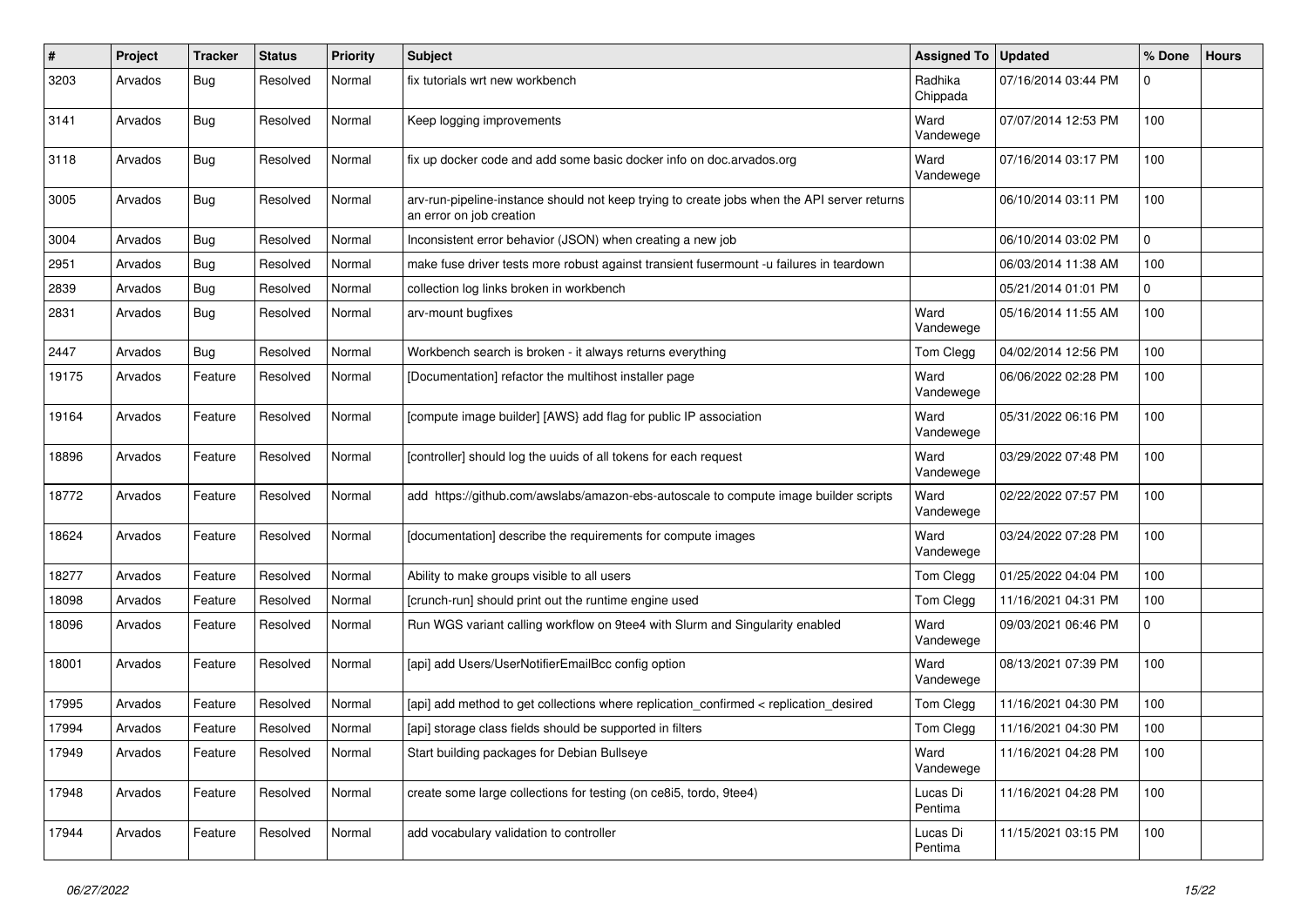| #     | Project | <b>Tracker</b> | <b>Status</b> | <b>Priority</b> | <b>Subject</b>                                                                         | <b>Assigned To</b> | <b>Updated</b>      | % Done      | <b>Hours</b> |
|-------|---------|----------------|---------------|-----------------|----------------------------------------------------------------------------------------|--------------------|---------------------|-------------|--------------|
| 17841 | Arvados | Feature        | Resolved      | Normal          | [costanalyzer] add container duration to totals                                        | Ward<br>Vandewege  | 11/16/2021 04:28 PM | 100         |              |
| 17749 | Arvados | Feature        | Resolved      | Normal          | [Keep] avoid AWS S3 request limits -- add option to use more prefixes on S3            | Tom Clegg          | 11/16/2021 04:27 PM | 100         |              |
| 17726 | Arvados | Feature        | Resolved      | Normal          | [singularity] add documentation                                                        | Tom Clegg          | 11/16/2021 04:27 PM | 100         |              |
| 17717 | Arvados | Feature        | Resolved      | Normal          | [costanalyzer] should be able to do its thing for all computation between 2 timestamps | Ward<br>Vandewege  | 11/16/2021 04:27 PM | 100         |              |
| 17678 | Arvados | Feature        | Resolved      | Normal          | [Documentation] Costanalyzer report                                                    | Ward<br>Vandewege  | 11/16/2021 04:48 PM | 100         |              |
| 17505 | Arvados | Feature        | Resolved      | Normal          | cwlviewer update                                                                       | Ward<br>Vandewege  | 03/30/2021 09:24 PM | $\mathbf 0$ |              |
| 17495 | Arvados | Feature        | Resolved      | Normal          | [documentation] arvados-client deduplication-report                                    | Ward<br>Vandewege  | 05/13/2021 03:17 PM | 100         |              |
| 17417 | Arvados | Feature        | Resolved      | Normal          | [packaging] Build arm64 packages and publish them                                      | Ward<br>Vandewege  | 03/24/2022 07:28 PM | 100         |              |
| 17298 | Arvados | Feature        | Resolved      | Normal          | remove the need to run get anonymous user token.rb during installation                 |                    | 02/14/2022 07:31 PM | $\mathbf 0$ |              |
| 17249 | Arvados | Feature        | Resolved      | Normal          | Make costanalyzer aware of preemptable instances                                       | Ward<br>Vandewege  | 02/22/2021 03:56 PM | 100         |              |
| 17218 | Arvados | Feature        | Resolved      | Normal          | debian package repos: switch from freight to something faster                          | Ward<br>Vandewege  | 05/13/2021 03:06 PM | 100         |              |
| 17217 | Arvados | Feature        | Resolved      | Normal          | [controller] move blob signature calculation from api to controller                    | Tom Clegg          | 11/16/2021 04:25 PM | 100         |              |
| 17187 | Arvados | Feature        | Resolved      | Normal          | [costanalyzer] feature improvements                                                    | Ward<br>Vandewege  | 05/13/2021 03:06 PM | 100         |              |
| 17095 | Arvados | Feature        | Resolved      | Normal          | [k8s] update helm charts to Arvados 2.1                                                | Ward<br>Vandewege  | 11/06/2020 06:56 PM | $\mathbf 0$ |              |
| 17044 | Arvados | Feature        | Resolved      | Normal          | [packaging] remove debian stretch in 2.2~dev                                           | Ward<br>Vandewege  | 05/13/2021 03:14 PM | 100         |              |
| 16950 | Arvados | Feature        | Resolved      | Normal          | [cli] add costanalyzer to arvados-client                                               | Ward<br>Vandewege  | 05/13/2021 03:04 PM | 100         |              |
| 16921 | Arvados | Feature        | Resolved      | Normal          | make run-deploy.sh use salt where appropriate                                          | Ward<br>Vandewege  | 12/16/2020 07:27 PM | 100         |              |
| 16919 | Arvados | Feature        | Resolved      | Normal          | [doc] [federation] Document the two types of federation better                         | Peter<br>Amstutz   | 10/07/2020 02:47 AM | $\mathbf 0$ |              |
| 16838 | Arvados | Feature        | Resolved      | Normal          | [a-d-c] probe metrics                                                                  | Ward<br>Vandewege  | 10/07/2020 02:12 AM | 100         |              |
| 16739 | Arvados | Feature        | Resolved      | Normal          | [a-d-c] throttle option for concurrent VM create requests                              | Ward<br>Vandewege  | 10/07/2020 02:11 AM | 100         |              |
| 16585 | Arvados | Feature        | Resolved      | Normal          | [keep-exercise] improvements                                                           | Ward<br>Vandewege  | 08/04/2020 08:48 PM | 100         |              |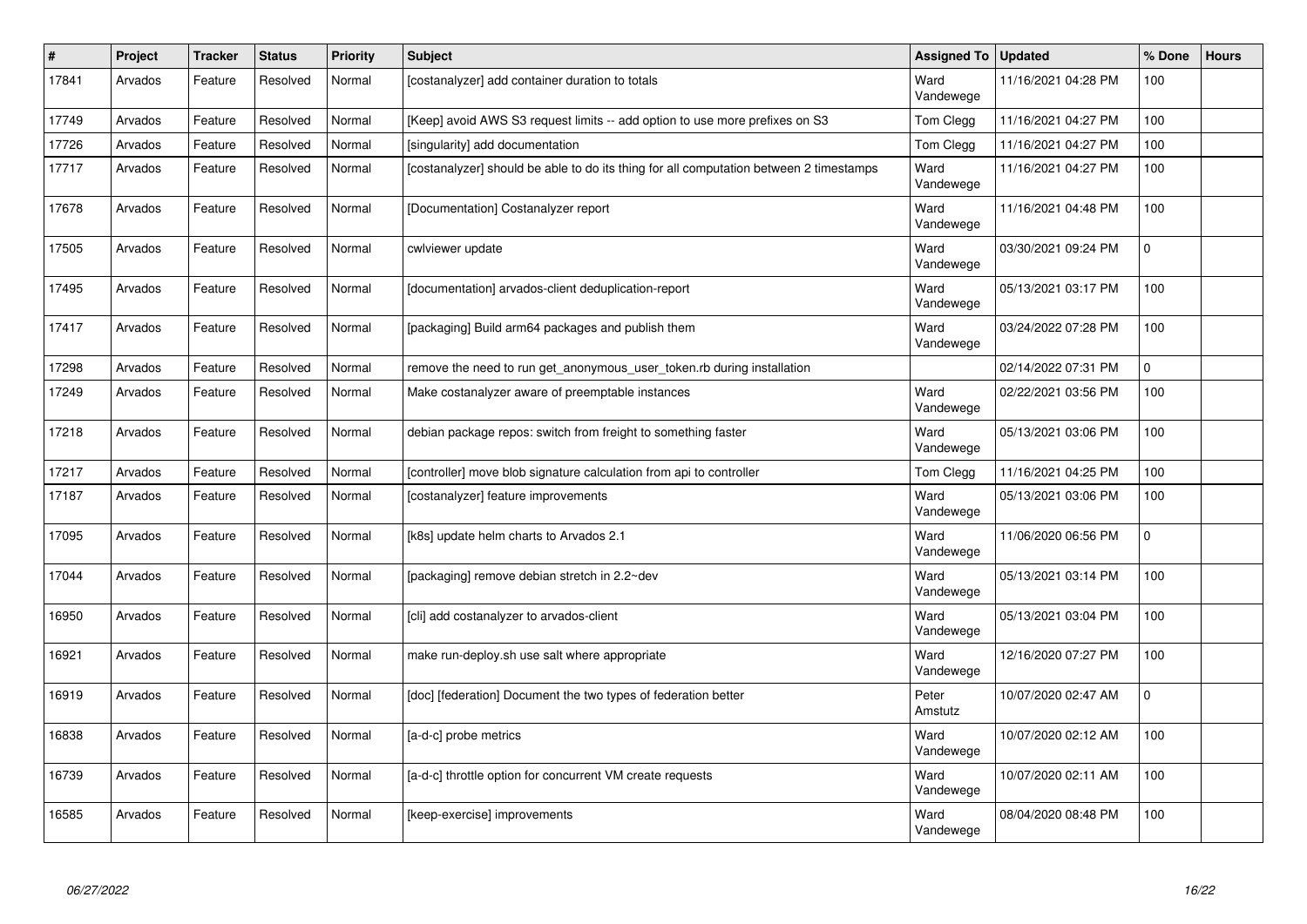| #     | Project | <b>Tracker</b> | <b>Status</b> | <b>Priority</b> | <b>Subject</b>                                                                                                                                                                                                    | <b>Assigned To</b>  | <b>Updated</b>      | % Done    | <b>Hours</b> |
|-------|---------|----------------|---------------|-----------------|-------------------------------------------------------------------------------------------------------------------------------------------------------------------------------------------------------------------|---------------------|---------------------|-----------|--------------|
| 16573 | Arvados | Feature        | Resolved      | Normal          | [keep] deduplication reporting tool                                                                                                                                                                               | Ward<br>Vandewege   | 08/04/2020 08:48 PM | 100       |              |
| 16522 | Arvados | Feature        | Resolved      | Normal          | [packaging] create python3-arvados-fuse package                                                                                                                                                                   | Ward<br>Vandewege   | 08/04/2020 08:49 PM | 100       |              |
| 16513 | Arvados | Feature        | Resolved      | Normal          | Get reference Keep performance numbers for Keep-on-S3                                                                                                                                                             | Ward<br>Vandewege   | 10/07/2020 02:11 AM | 100       |              |
| 16476 | Arvados | Feature        | Resolved      | Normal          | Upgrade the arvados/jobs image to Debian Buster                                                                                                                                                                   | Ward<br>Vandewege   | 08/04/2020 08:52 PM | 100       |              |
| 16451 | Arvados | Feature        | Resolved      | Normal          | [testing] give run-tests interactive a mode to run a test many times                                                                                                                                              | Ward<br>Vandewege   | 08/04/2020 08:53 PM | 100       |              |
| 16430 | Arvados | Feature        | Resolved      | Normal          | [k8s] add jenkins integration test for minikube                                                                                                                                                                   | Ward<br>Vandewege   | 08/04/2020 08:54 PM | 0         |              |
| 16429 | Arvados | Feature        | Resolved      | Normal          | [k8s] add jenkins integration test for GKE                                                                                                                                                                        | Ward<br>Vandewege   | 08/04/2020 08:54 PM | $\Omega$  |              |
| 16384 | Arvados | Feature        | Resolved      | Normal          | [k8s] add workbench2                                                                                                                                                                                              | Ward<br>Vandewege   | 06/16/2020 02:21 PM | 100       |              |
| 15839 | Arvados | Feature        | Resolved      | Normal          | Add Debian Buster packages                                                                                                                                                                                        | Ward<br>Vandewege   | 01/21/2020 09:28 PM | 100       |              |
| 15736 | Arvados | Feature        | Resolved      | Normal          | [WB2] add fallback mechanism to site manager for adding ephemeral clusters                                                                                                                                        | Peter<br>Amstutz    | 11/26/2019 03:27 PM | 100       |              |
| 15599 | Arvados | Feature        | Resolved      | Normal          | [keepstore] AWS support IAM roles for authentication                                                                                                                                                              | Tom Clegg           | 10/08/2019 06:07 PM | 100       |              |
| 15319 | Arvados | Feature        | Resolved      | Normal          | [API] make rails stacktraces more useful, and correlate them with a requestID, ideally in a<br>json struct. See if we can expose that in the rails logs that way, or via journal, or something   Pentima<br>else? | Lucas Di            | 01/21/2020 09:22 PM | 100       |              |
| 15318 | Arvados | Feature        | Resolved      | Normal          | [API] Include X-Request-Id value in every RailsAPI error message                                                                                                                                                  | Lucas Di<br>Pentima | 01/21/2020 09:22 PM | 100       |              |
| 14819 | Arvados | Feature        | Resolved      | Normal          | Upgrade the arvados/jobs image to Debian Stretch                                                                                                                                                                  | Ward<br>Vandewege   | 03/11/2019 03:08 PM | 100       |              |
| 14338 | Arvados | Feature        | Resolved      | Normal          | [Workbench] add flag to disable repositories menu items in workbench                                                                                                                                              |                     | 10/15/2018 09:11 PM | 100       |              |
| 13650 | Arvados | Feature        | Resolved      | Normal          | [DOC] document arvados-kubernetes                                                                                                                                                                                 | Ward<br>Vandewege   | 07/23/2018 06:41 PM | $\pmb{0}$ |              |
| 12483 | Arvados | Feature        | Resolved      | Normal          | [keep-web] writable webdav                                                                                                                                                                                        | Tom Clegg           | 12/06/2017 07:59 PM | 100       |              |
| 12315 | Arvados | Feature        | Resolved      | Normal          | [Workbench] on all processes page, add filter to make it possible to exclude sub workflows                                                                                                                        | Tom Clegg           | 07/23/2018 07:22 PM | 100       |              |
| 10988 | Arvados | Feature        | Resolved      | Normal          | [DOC] update documentation to list ubuntu1604                                                                                                                                                                     | Tom Clegg           | 05/01/2017 06:10 PM | 100       |              |
| 10980 | Arvados | Feature        | Resolved      | Normal          | [OPS] add ubuntu1604 packages                                                                                                                                                                                     | Ward<br>Vandewege   | 01/31/2017 07:19 PM | 100       |              |
| 10800 | Arvados | Feature        | Resolved      | Normal          | [DOC] update documentation to reflect retirement of Debian Wheezy and CentOS 6<br>support                                                                                                                         | Ward<br>Vandewege   | 01/18/2017 02:05 AM | 100       |              |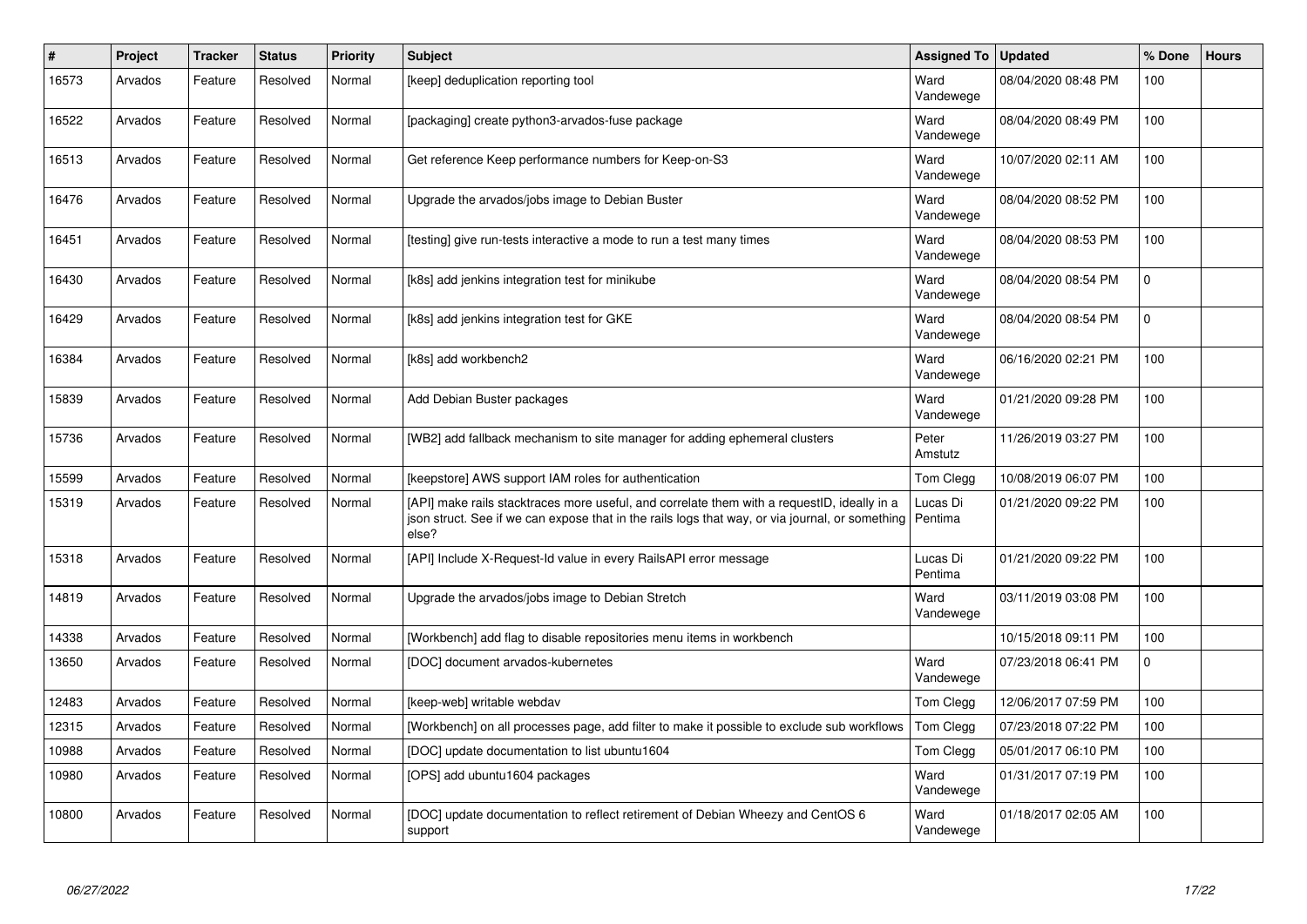| #     | Project | Tracker | <b>Status</b> | <b>Priority</b> | <b>Subject</b>                                                                                                                  | <b>Assigned To</b>  | <b>Updated</b>      | % Done      | <b>Hours</b> |
|-------|---------|---------|---------------|-----------------|---------------------------------------------------------------------------------------------------------------------------------|---------------------|---------------------|-------------|--------------|
| 10766 | Arvados | Feature | Resolved      | Normal          | [Docs] [arvados-ws] make the arvados-ws documentation official, remove all mentions of<br>the old puma websockets setup         | Tom Clegg           | 03/27/2017 02:42 PM | 100         |              |
| 10765 | Arvados | Feature | Resolved      | Normal          | [arvados-ws] switch our test infrastructure over to arvados-ws                                                                  |                     | 05/16/2017 06:34 PM | $\mathbf 0$ |              |
| 10764 | Arvados | Feature | Resolved      | Normal          | [arvados-ws] Write unit tests                                                                                                   | Tom Clegg           | 03/01/2017 08:14 PM | 100         |              |
| 10763 | Arvados | Feature | Resolved      | Normal          | [arvbox] [arvados-ws] Make arvbox use the new arvados-ws                                                                        |                     | 08/01/2018 04:19 PM | $\mathbf 0$ |              |
| 10518 | Arvados | Feature | Resolved      | Normal          | [Workbench] Further cosmetic cleanup in crunchV2 only scenario                                                                  | Radhika<br>Chippada | 11/29/2016 03:55 PM | 100         |              |
| 10218 | Arvados | Feature | Resolved      | Normal          | [Crunch2] Gather and record cloud/physical node information for each container                                                  | Lucas Di<br>Pentima | 03/23/2017 12:11 AM | 100         |              |
| 10014 | Arvados | Feature | Resolved      | Normal          | [SDKs] Python SDK should be more forthcoming when a file can't be found in a collection:<br>list the path that can't be found   | Tom Clegg           | 09/19/2016 06:38 PM | 100         |              |
| 8911  | Arvados | Feature | Resolved      | Normal          | [crunchstat-summary] package as deb/rpm                                                                                         |                     | 04/08/2016 02:05 AM | 100         |              |
| 8640  | Arvados | Feature | Resolved      | Normal          | Make version of documentation on doc.arvados.org selectable                                                                     |                     | 01/18/2020 12:58 AM | $\mathbf 0$ |              |
| 8186  | Arvados | Feature | Resolved      | Normal          | [Node Manager] Support (ephemeral) EBS storage for AWS node types that do not have<br>instance storage, like the M4/C4 classes. | Peter<br>Amstutz    | 06/20/2017 04:45 PM | 100         |              |
| 7709  | Arvados | Feature | Resolved      | Normal          | [API] Upgrade API server to Rails 4.2                                                                                           | Tom Clegg           | 04/28/2017 04:53 PM | 100         |              |
| 6254  | Arvados | Feature | Resolved      | Normal          | [Workbench] Support specifying group memberships for shell accounts                                                             | Radhika<br>Chippada | 06/15/2015 06:30 PM | 100         |              |
| 6013  | Arvados | Feature | Resolved      | Normal          | [Workbench] clean up 'setup user' behavior in the admin interface                                                               | Radhika<br>Chippada | 07/06/2015 08:02 PM | 100         |              |
| 5926  | Arvados | Feature | Resolved      | Normal          | [API] MAX_SLOTS should be a configuration value (app/models/node.rb)                                                            | Ward<br>Vandewege   | 05/06/2015 08:21 PM | 100         |              |
| 5829  | Arvados | Feature | Resolved      | Normal          | [SSO] improve UI for Idap/local account login                                                                                   | Peter<br>Amstutz    | 05/19/2015 02:20 PM | 100         |              |
| 5622  | Arvados | Feature | Resolved      | Normal          | [Workbench] Fix timeout when generating long "list of collections with this pdh" on content<br>hash page                        | Radhika<br>Chippada | 04/28/2015 07:05 PM | 100         |              |
| 5529  | Arvados | Feature | Resolved      | Normal          | [Docker] Add keepproxy to the docker images                                                                                     | Ward<br>Vandewege   | 03/24/2015 02:12 PM | 100         |              |
| 5256  | Arvados | Feature | Resolved      | Normal          | [OPS] Make it possible to kick off a Jenkins build for an arbitrary commit/branch                                               | Javier Bértoli      | 01/18/2017 08:17 PM | 100         |              |
| 5247  | Arvados | Feature | Resolved      | Normal          | [Documentation] (recurring) Refresh user documentation                                                                          | Radhika<br>Chippada | 04/01/2015 03:10 PM | 100         |              |
| 5072  | Arvados | Feature | Resolved      | Normal          | [Documentation] (recurring) Refresh user documentation                                                                          | <b>Brett Smith</b>  | 02/18/2015 06:39 PM | 100         |              |
| 4781  | Arvados | Feature | Resolved      | Normal          | [Documentation] (recurring) Write blog post *in first three days of sprint*                                                     | <b>Tim Pierce</b>   | 12/16/2014 08:33 AM | 100         |              |
| 4598  | Arvados | Feature | Resolved      | Normal          | [Crunch] [DRAFT] Classify job failures by type, report statistics                                                               | <b>Tim Pierce</b>   | 01/07/2015 08:02 PM | 100         |              |
| 4486  | Arvados | Feature | Resolved      | Normal          | [Documentation] document the arv cli tool                                                                                       |                     | 11/12/2014 08:24 PM | $\mathbf 0$ |              |
| 4481  | Arvados | Feature | Resolved      | Normal          | [Documentation] (recurring) Refresh user documentation                                                                          | Radhika<br>Chippada | 12/10/2014 09:07 PM | 100         |              |
| 4479  | Arvados | Feature | Resolved      | Normal          | [Documentation] (recurring) Write blog post *in first three days of sprint*                                                     | <b>Tim Pierce</b>   | 11/21/2014 08:08 PM | 100         |              |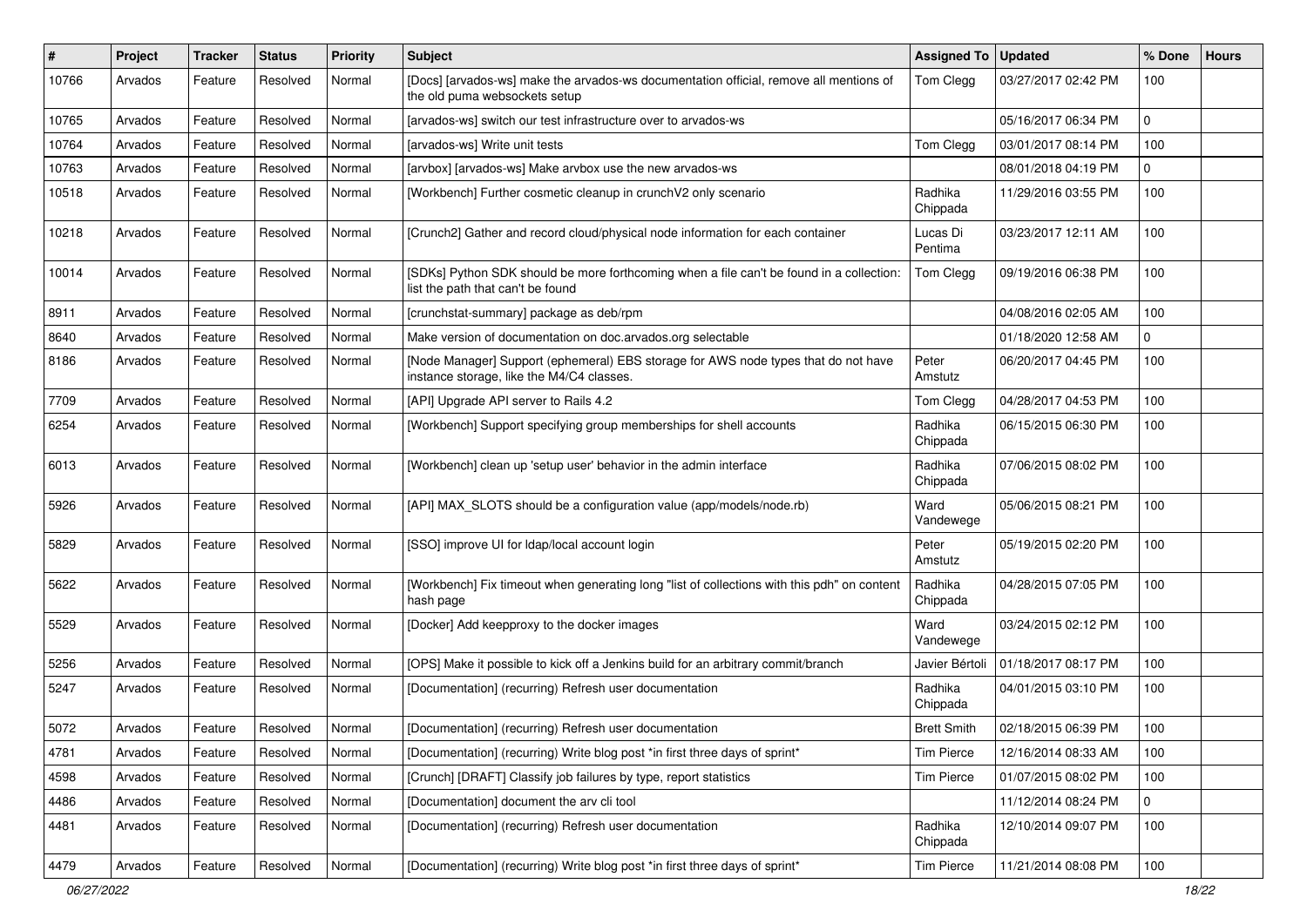| #     | Project | <b>Tracker</b> | <b>Status</b> | <b>Priority</b> | <b>Subject</b>                                                                                                          | <b>Assigned To</b>  | <b>Updated</b>      | % Done      | <b>Hours</b> |
|-------|---------|----------------|---------------|-----------------|-------------------------------------------------------------------------------------------------------------------------|---------------------|---------------------|-------------|--------------|
| 4383  | Arvados | Feature        | Resolved      | Normal          | [Docker] upload all docker containers to docker repository, and then add a script to<br>download and run them in one go | Ward<br>Vandewege   | 11/17/2014 03:52 PM | 100         |              |
| 4251  | Arvados | Feature        | Resolved      | Normal          | [Documentation] (recurring) Write blog post *in first three days of sprint*                                             | Ward<br>Vandewege   | 11/17/2014 08:39 PM | 100         |              |
| 4250  | Arvados | Feature        | Resolved      | Normal          | [Documentation] (recurring) Refresh user documentation                                                                  | Radhika<br>Chippada | 11/19/2014 04:21 PM | 100         |              |
| 4027  | Arvados | Feature        | Resolved      | Normal          | [Crunch] Accept SDK version as a runtime constraint. Install SDK into the docker container<br>before running tasks.     | <b>Brett Smith</b>  | 12/09/2014 04:37 PM | 100         |              |
| 3813  | Arvados | Feature        | Resolved      | Normal          | [Workbench] add link to pipeline instance from job view page                                                            |                     | 10/29/2014 03:27 PM | $\Omega$    |              |
| 3607  | Arvados | Feature        | Resolved      | Normal          | [Crunch] crunch-dispatch can go into run-pipeline-instance or dispatch job mode only                                    |                     | 08/27/2014 02:51 PM | $\mathbf 0$ |              |
| 3463  | Arvados | Feature        | Resolved      | Normal          | [workbench] add e-mail address to the user list in the sharing dialog                                                   | Ward<br>Vandewege   | 08/06/2014 12:30 PM | 100         |              |
| 3219  | Arvados | Feature        | Resolved      | Normal          | [Docker] further docker image improvements                                                                              | Ward<br>Vandewege   | 08/06/2014 01:11 PM | 100         |              |
| 2886  | Arvados | Feature        | Resolved      | Normal          | Recurring: support beta users                                                                                           | <b>Brett Smith</b>  | 06/18/2014 03:08 PM | 100         |              |
| 2885  | Arvados | Feature        | Resolved      | Normal          | Recurring: write blog post about latest release                                                                         | <b>Tim Pierce</b>   | 06/19/2014 04:44 PM | 100         |              |
| 2881  | Arvados | Feature        | Resolved      | Normal          | [OPS] Basic node manager that can start/stop compute nodes based on demand                                              | <b>Brett Smith</b>  | 10/09/2014 12:52 AM | 100         |              |
| 2875  | Arvados | Feature        | Resolved      | Normal          | [Workbench] Editable description field for pipeline instances and templates                                             | Radhika<br>Chippada | 09/16/2014 01:08 PM | 100         |              |
| 2681  | Arvados | Feature        | Resolved      | Normal          | E-mail notification when a new user hits the "Inactive user" page.                                                      | Ward<br>Vandewege   | 06/03/2014 08:55 AM | 100         |              |
| 2587  | Arvados | Feature        | Resolved      | Normal          | add docker to compute node image                                                                                        | Ward<br>Vandewege   | 05/06/2014 03:36 PM | 100         |              |
| 2582  | Arvados | Feature        | Resolved      | Normal          | shell nodes should have 80/443 open by default                                                                          | Ward<br>Vandewege   | 04/15/2014 10:03 PM | 100         |              |
| 2509  | Arvados | Feature        | Resolved      | Normal          | doc: make rake linkchecker task and describe in readme                                                                  | Ward<br>Vandewege   | 04/03/2014 03:42 PM | 100         |              |
| 2272  | Arvados | Feature        | Resolved      | Normal          | Admin can run setup-new-user.rb equivalent with a nice form from workbench                                              | Radhika<br>Chippada | 04/09/2014 01:50 PM | 100         |              |
| 2217  | Arvados | Feature        | Resolved      | Normal          | Puppetize script that records VM logins                                                                                 | Ward<br>Vandewege   | 04/15/2014 09:25 PM | 100         |              |
| 18894 | Arvados | Support        | Resolved      | Normal          | [document] how Keep manifest size can be predicted/calculated                                                           | Peter<br>Amstutz    | 05/26/2022 06:18 PM | 100         |              |
| 17285 | Arvados | Support        | Resolved      | Normal          | keep1.9tee4 lost a disk                                                                                                 | Ward<br>Vandewege   | 01/23/2021 02:17 PM | $\mathbf 0$ |              |
| 17173 | Arvados | Support        | Resolved      | Normal          | upgrade lugli to Arvados 2.1.1                                                                                          | Ward<br>Vandewege   | 12/09/2020 02:12 PM | $\mathbf 0$ |              |
| 17006 | Arvados | Support        | Resolved      | Normal          | upgrade 9tee4 to Debian Buster                                                                                          | Ward<br>Vandewege   | 10/21/2020 01:50 PM | 0           |              |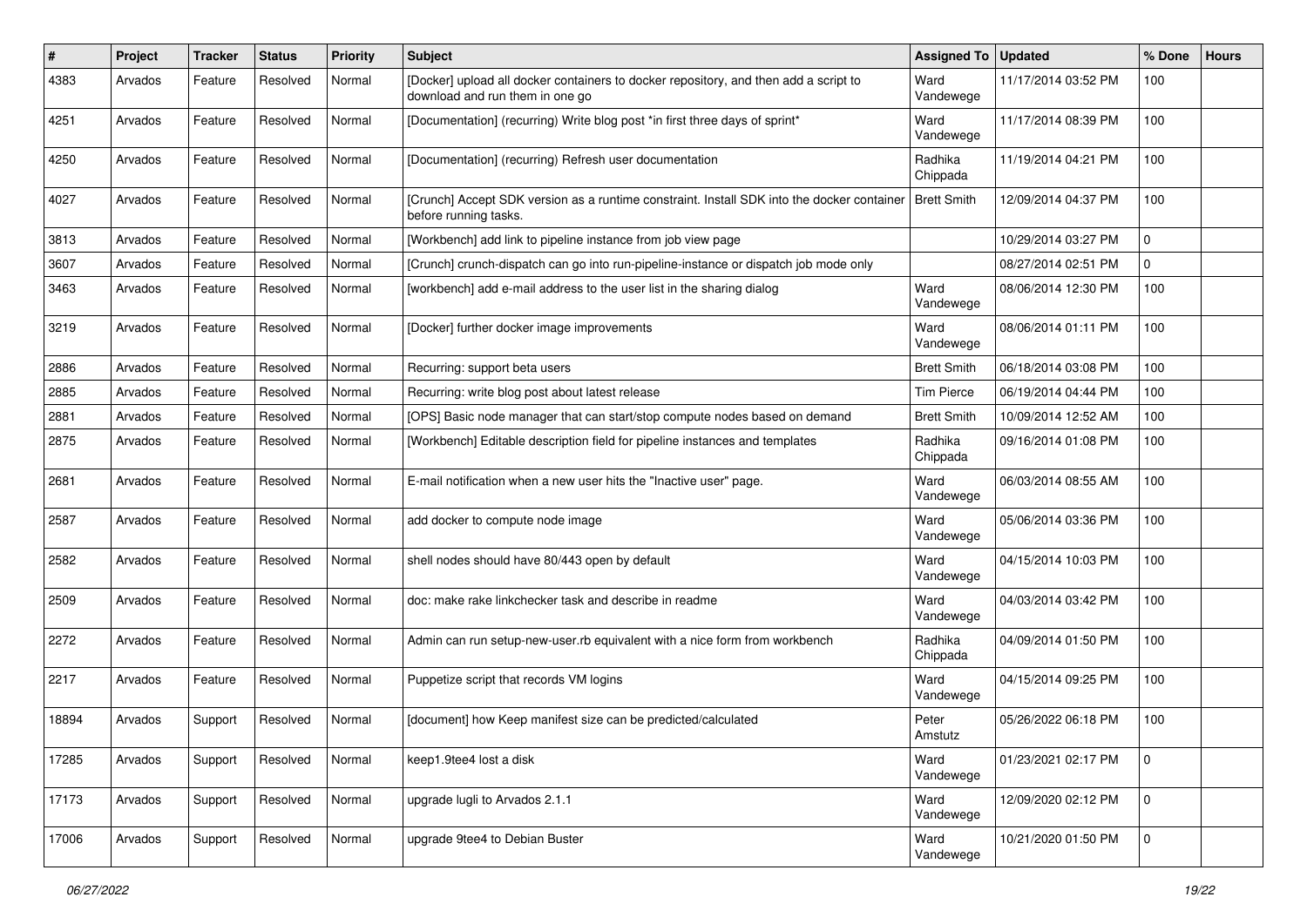| #     | Project | <b>Tracker</b> | <b>Status</b> | <b>Priority</b> | <b>Subject</b>                                                                                                | <b>Assigned To</b>  | <b>Updated</b>      | % Done      | <b>Hours</b> |
|-------|---------|----------------|---------------|-----------------|---------------------------------------------------------------------------------------------------------------|---------------------|---------------------|-------------|--------------|
| 16421 | Arvados | Support        | Resolved      | Normal          | [doc] document deletion lifecycle of collections, and steps to undelete collections                           | Ward<br>Vandewege   | 09/08/2020 03:43 PM | 100         |              |
| 5252  | Arvados | Support        | Resolved      | Normal          | [Support] Fix bugs and write tests (second half)                                                              | Radhika<br>Chippada | 03/11/2015 01:26 AM | 0           |              |
| 5251  | Arvados | Support        | Resolved      | Normal          | [Support] Fix bugs and write tests (first half)                                                               | <b>Brett Smith</b>  | 03/02/2015 09:03 PM | 0           |              |
| 5071  | Arvados | Support        | Resolved      | Normal          | [Support] Fix bugs and write tests (second half)                                                              | Radhika<br>Chippada | 02/18/2015 05:45 PM | $\Omega$    |              |
| 5070  | Arvados | Support        | Resolved      | Normal          | [Support] Fix bugs and write tests (first half)                                                               | <b>Brett Smith</b>  | 02/09/2015 03:15 PM | 0           |              |
| 4778  | Arvados | Support        | Resolved      | Normal          | [Support] Fix bugs and write tests (week 2)                                                                   | Peter<br>Amstutz    | 12/29/2014 02:09 PM | $\Omega$    |              |
| 4777  | Arvados | Support        | Resolved      | Normal          | [Support] Fix bugs and write tests (week 1)                                                                   | <b>Brett Smith</b>  | 12/19/2014 09:22 PM | $\mathbf 0$ |              |
| 4596  | Arvados | Support        | Resolved      | Normal          | [Support] Fix bugs and write tests (second half)                                                              | Radhika<br>Chippada | 12/10/2014 06:50 PM | $\Omega$    |              |
| 4595  | Arvados | Support        | Resolved      | Normal          | [Support] Fix bugs and write tests (first half)                                                               | <b>Tim Pierce</b>   | 12/02/2014 09:23 PM | 100         |              |
| 4348  | Arvados | Support        | Resolved      | Normal          | [Support] fix bugs and write tests (second half)                                                              | <b>Tim Pierce</b>   | 11/19/2014 08:10 PM | 100         |              |
| 4347  | Arvados | Support        | Resolved      | Normal          | [Support] fix bugs and write tests (first half)                                                               | <b>Brett Smith</b>  | 11/10/2014 02:37 PM | 0           |              |
| 4134  | Arvados | Support        | Resolved      | High            | [Support] fix bugs and write tests (second half)                                                              | Radhika<br>Chippada | 10/30/2014 12:47 PM | $\Omega$    |              |
| 4133  | Arvados | Support        | Resolved      | High            | [Support] fix bugs and write tests (first half)                                                               | <b>Brett Smith</b>  | 10/20/2014 01:41 PM | 100         |              |
| 3787  | Arvados | Support        | Resolved      | Normal          | [Documentation] Add a section in the User Guide about how to create, upload, and use a<br>custom docker image | Peter<br>Amstutz    | 10/21/2014 12:10 AM | 100         |              |
| 3320  | Arvados | Support        | Resolved      | Normal          | [Sample Pipelines] Assist pipeline porting efforts in the science team                                        | Peter<br>Amstutz    | 08/06/2014 05:38 PM | 100         |              |
| 19176 | Arvados | Task           | Resolved      | Normal          | review 19175-doc-refactor-multi-host-installation                                                             | Peter<br>Amstutz    | 06/03/2022 08:45 PM | 0           |              |
| 19165 | Arvados | Task           | Resolved      | Normal          | review 19164-add-flags                                                                                        | Peter<br>Amstutz    | 05/27/2022 08:03 PM | $\Omega$    |              |
| 19130 | Arvados | Task           | Resolved      | Normal          | review 19126-nginx-proxy-settings-change                                                                      | Ward<br>Vandewege   | 05/16/2022 02:07 PM | $\Omega$    |              |
| 19128 | Arvados | Task           | Resolved      | Normal          | review 19127-remove-warnings                                                                                  | Ward<br>Vandewege   | 05/16/2022 02:08 PM | $\mathbf 0$ |              |
| 19078 | Arvados | Task           | Resolved      | Normal          | review 19015-rvm-gemset-passenger-fix                                                                         | Peter<br>Amstutz    | 05/05/2022 02:26 PM | $\Omega$    |              |
| 19055 | Arvados | Task           | Resolved      | Normal          | review 19054-local-keepstore-aws-doc-update                                                                   | Ward<br>Vandewege   | 04/26/2022 12:25 PM | $\Omega$    |              |
| 19013 | Arvados | Task           | Resolved      | Normal          | review 18995-code-cleanup-3                                                                                   | Ward<br>Vandewege   | 04/27/2022 03:04 PM | $\mathbf 0$ |              |
| 19010 | Arvados | Task           | Resolved      | Normal          | review 18995-code-cleanup-2                                                                                   | Peter<br>Amstutz    | 04/27/2022 03:04 PM | $\mathbf 0$ |              |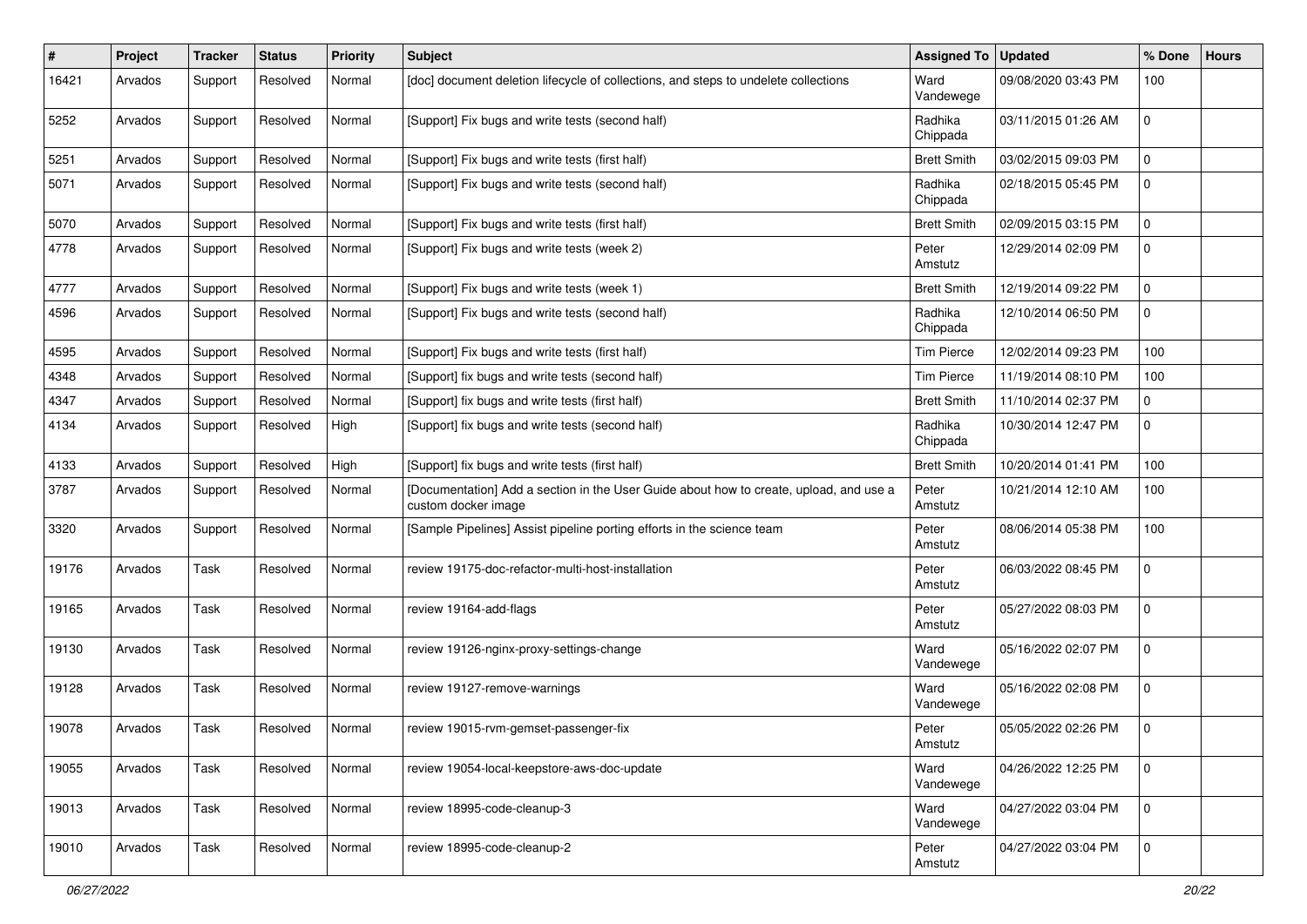| #     | Project | <b>Tracker</b> | <b>Status</b> | <b>Priority</b> | <b>Subject</b>                                                                                                           | <b>Assigned To</b> | <b>Updated</b>      | % Done      | <b>Hours</b> |
|-------|---------|----------------|---------------|-----------------|--------------------------------------------------------------------------------------------------------------------------|--------------------|---------------------|-------------|--------------|
| 19009 | Arvados | Task           | Resolved      | Normal          | review 18995-code-cleanup-1                                                                                              | Ward<br>Vandewege  | 04/27/2022 03:04 PM | $\Omega$    |              |
| 18934 | Arvados | Task           | Resolved      | Normal          | review 18896-controller-logs-tokenUUIDs                                                                                  | Ward<br>Vandewege  | 03/29/2022 03:25 PM | $\Omega$    |              |
| 18933 | Arvados | Task           | Resolved      | Normal          | 27. Add the release to https://zenodo.org/record/6382943                                                                 | Peter<br>Amstutz   | 04/11/2022 08:14 PM | $\Omega$    |              |
| 18904 | Arvados | Task           | Resolved      | Normal          | review 18903-fix-activity-script                                                                                         | Ward<br>Vandewege  | 04/04/2022 01:52 PM | $\mathbf 0$ |              |
| 18895 | Arvados | Task           | Resolved      | Normal          | review 18887-wb1-sends-v2-anonymous-token                                                                                | Tom Clegg          | 04/12/2022 02:51 PM | $\mathbf 0$ |              |
| 18891 | Arvados | Task           | Resolved      | Normal          | review 18890-python-sdk-verifyhost                                                                                       | Ward<br>Vandewege  | 03/18/2022 01:29 PM | $\mathbf 0$ |              |
| 18844 | Arvados | Task           | Resolved      | Normal          | review 18843-bump-containerd                                                                                             | Ward<br>Vandewege  | 03/10/2022 03:52 PM | $\Omega$    |              |
| 18839 | Arvados | Task           | Resolved      | Normal          | review 18838-bump-nokogiri                                                                                               | Ward<br>Vandewege  | 03/07/2022 08:12 PM | $\Omega$    |              |
| 18824 | Arvados | Task           | Resolved      | Normal          | review 18767-filename-search-doc                                                                                         | Peter<br>Amstutz   | 03/21/2022 08:44 PM | $\Omega$    |              |
| 18823 | Arvados | Task           | Resolved      | Normal          | review 18180-cwl-spot                                                                                                    | Peter<br>Amstutz   | 03/18/2022 08:00 PM | $\Omega$    |              |
| 18822 | Arvados | Task           | Resolved      | Normal          | review 18813-review-reminders (arvados-dev)                                                                              | Ward<br>Vandewege  | 03/04/2022 08:19 PM | $\mathbf 0$ |              |
| 18820 | Arvados | Task           | Resolved      | Normal          | Review 18763-rails-cleanups                                                                                              | Ward<br>Vandewege  | 03/15/2022 01:33 AM | $\mathbf 0$ |              |
| 18818 | Arvados | Task           | Resolved      | Normal          | review                                                                                                                   | Peter<br>Amstutz   | 03/04/2022 08:18 PM | $\mathbf 0$ |              |
| 18816 | Arvados | Task           | Resolved      | Normal          | review 18596-preemptible-price-factor                                                                                    | Ward<br>Vandewege  | 03/24/2022 12:41 PM | $\Omega$    |              |
| 18806 | Arvados | Task           | Resolved      | Normal          | review 18805-easy-static-compilation                                                                                     | Tom Clegg          | 03/02/2022 01:55 PM | $\mathbf 0$ |              |
| 18720 | Arvados | Task           | Resolved      | Normal          | review 18676-anon-token-improvement                                                                                      | Ward<br>Vandewege  | 02/17/2022 02:06 PM | $\Omega$    |              |
| 18714 | Arvados | Task           | Resolved      | Normal          | review 18713-nvidia-persistenced                                                                                         | Peter<br>Amstutz   | 02/04/2022 04:55 PM | $\Omega$    |              |
| 18711 | Arvados | Task           | Resolved      | Normal          | review 18679-handle-keys-with-null-values-in-config                                                                      | Ward<br>Vandewege  | 02/07/2022 04:09 PM | $\mathbf 0$ |              |
| 18625 | Arvados | Task           | Resolved      | Normal          | review 18624-document-compute-image-requirements                                                                         | Ward<br>Vandewege  | 01/18/2022 04:36 PM | $\Omega$    |              |
| 18612 | Arvados | Task           | Resolved      | Normal          | review<br>https://www-dev.arvados.org/2022/04/13/gpus-in-arvados/#computing-with-gpus-new-gpu-<br>support-in-arvados-2-4 | Peter<br>Amstutz   | 04/14/2022 02:17 PM | $\Omega$    |              |